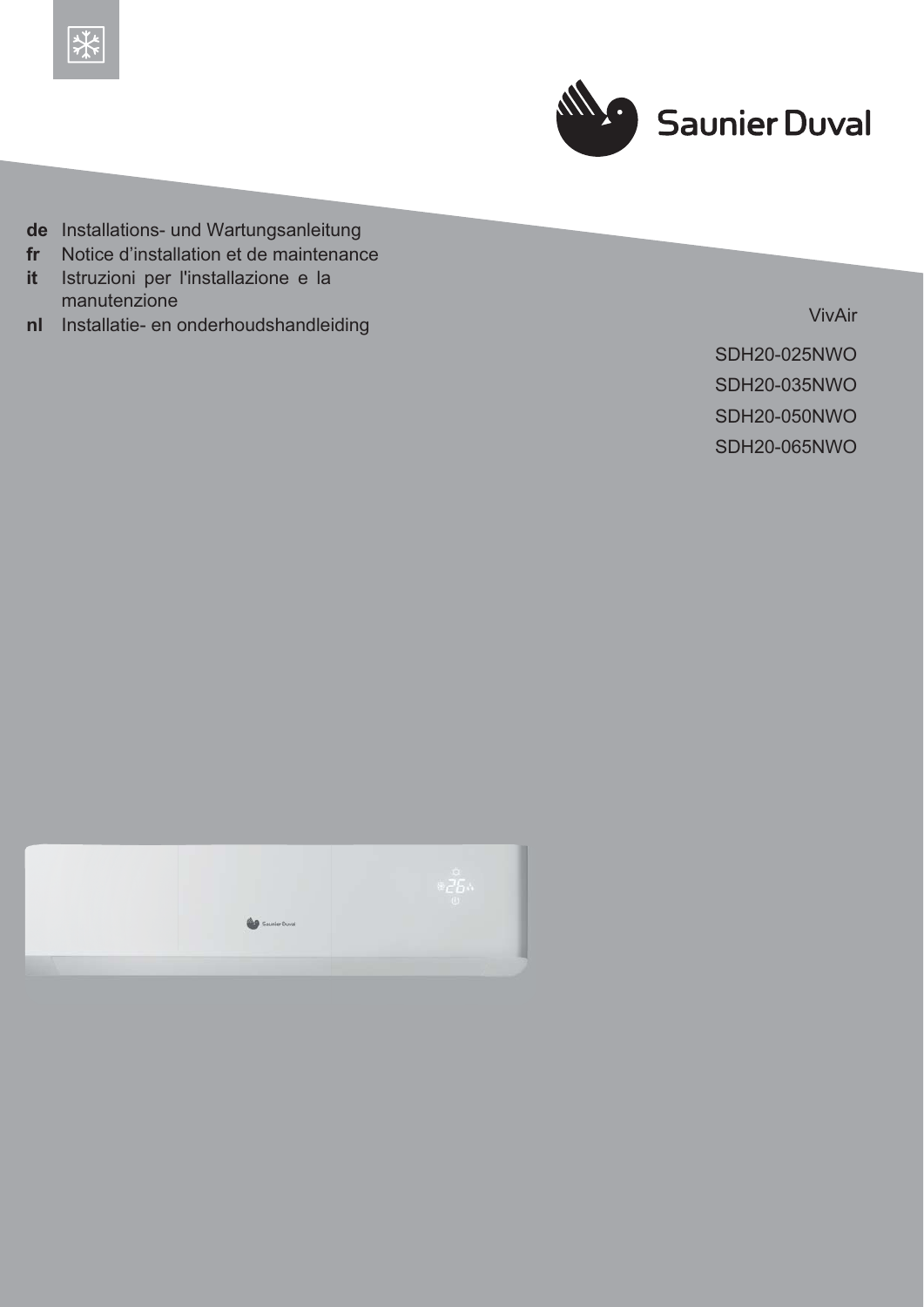## Sicurezza 1

### $1.2$ Norme (direttive, leggi, prescrizioni)

Attenersi alle norme, prescrizioni, direttive e leggi nazionali vigenti.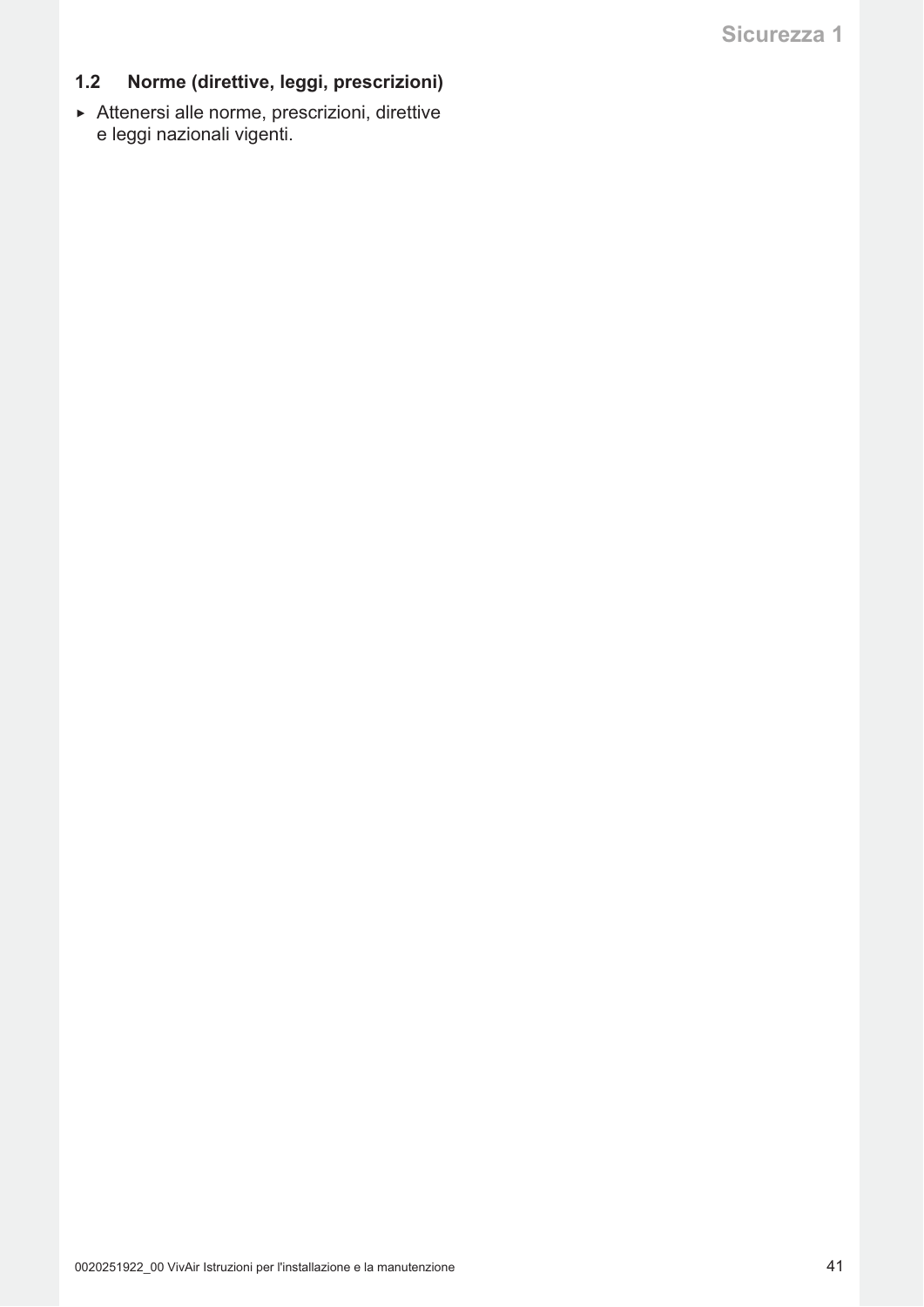### $\overline{2}$ Avvertenze sulla documentazione

### $2.1$ Osservanza della documentazione complementare

Attenersi tassativamente a tutti i manuali di servizio e installazione allegati agli altri componenti dell'impianto.

#### $2.2$ Conservazione della documentazione

Consegnare il presente manuale e tutta la documentazione complementare all'utilizzatore dell'impianto.

#### $2.3$ Validità delle istruzioni

Le presenti istruzioni valgono esclusivamente per:

### Codice di articolo del prodotto

| Set SDH20-025NW                | 0010022727 |
|--------------------------------|------------|
| Unità interna SDH20-025NWI     | 0010022697 |
| Unità esterna SDH20-<br>025NWO | 0010022649 |
| Set SDH20-035NW                | 0010022728 |
| Unità interna SDH20-035NWI     | 0010022698 |
| Unità esterna SDH20-<br>035NWO | 0010022650 |
| Set SDH20-050NW                | 0010022729 |
| Unità interna SDH20-050NWI     | 0010022699 |
| Unità esterna SDH20-<br>050NWO | 0010022651 |
| Set SDH20-065NW                | 0010022730 |
| Unità interna SDH20-065NWI     | 0010022700 |
| Unità esterna SDH20-<br>065NWO | 0010022652 |

### $\overline{3}$ Descrizione del prodotto

 $3.1$ Struttura prodotto



 $\overline{2}$ Telecomando  $\overline{4}$ Allacciamenti e tubature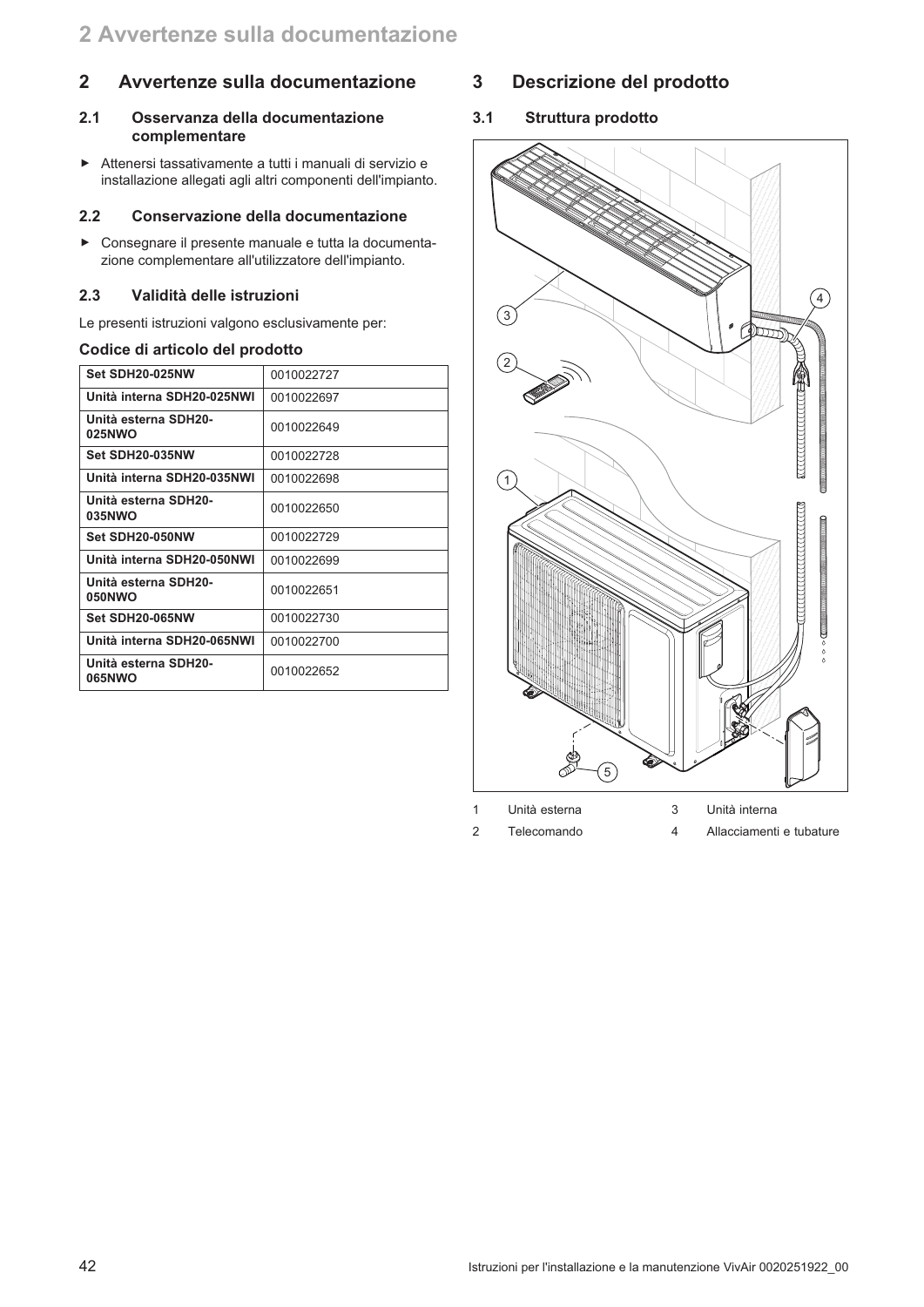#### $3.2$ Schema del sistema refrigerante



|   | Unita esterna             | Ο  | Gapillari                |
|---|---------------------------|----|--------------------------|
| 2 | Unità interna             | 9  | Filtro                   |
| 3 | Batteria interna          | 10 | Compressore              |
| 4 | Lato tubo del gas         | 11 | Serbatoio di aspirazione |
| 5 | Lato del tubo del liguido | 12 | Valvola a 4 vie          |
| 6 | Filtro                    | 13 | Batteria esterna         |
| 7 | Valvola di espansione     | 14 | Riscaldamento            |
|   | elettronica               | 15 | Raffrescamento           |
|   |                           |    |                          |
|   |                           |    |                          |

#### **Marcatura CE**  $3<sub>3</sub>$



Con la codifica CE viene certificato che i prodotti con i dati riportati sulla targhetta del modello soddisfano i requisiti fondamentali delle direttive pertinenti in vigore.

La dichiarazione di conformità può essere richiesta al produttore.

#### $3.4$ Informazioni relative al refrigerante

#### $3.4.1$ Informazioni sulla tutela ambientale

## Awertenza

| Avvertei |
|----------|
| Quest'un |
| serra.   |
| La manu  |

nità contiene gas fluorurati ad effetto

tenzione e lo smaltimento possono essere eseguiti solo da personale adequatamente qualificato.

Refrigerante R32, GWP=675.

### Rifornimento supplementare di refrigerante

Conformemente alla disposizione (UE) N. 517/2014 in relazione a determinati gas fluorurati ad effetto serra, in caso di riempimento di refrigerane supplementare è prescritto quanto seque:

- Compilare la targhetta parametri allegata all'unità ed indicare la quantità di riempimento del refrigerante impostata di fabbrica (vedere targhetta del modello), la quantità di riempimento del refrigerante supplementare e la quantità di riempimento totale.
- Applicare questa targhetta accanto alla targhetta del modello dell'unità.

### $3.4.2$ Informazioni importanti relative al refrigerante utilizzato

### Avvertenza

i

Tutti gli installatori che eseguono interventi sul sistema di raffreddamento, devono disporre delle competenze necessarie e delle certificazioni specifiche rilasciate dalle apposite organizzazioni di questo settore nei singoli paesi. Se occorre un altro tecnico per la riparazione di un impianto, questo deve essere controllato dalla persona qualificata all'uso di refrigeranti infiammabili.

Quest'unità contiene gas fluorurati ad effetto serra.

Questi gas non devono essere rilasciati nell'atmosfera durante la disaerazione dell'unità.

Tipo di refrigerante: R32.

Valore GWP (potenziale di riscaldamento): 675.

Sulla targhetta parametri allegata all'unità per il riempimento del refrigerante, riportare i seguenti dati con un colore indelebile:

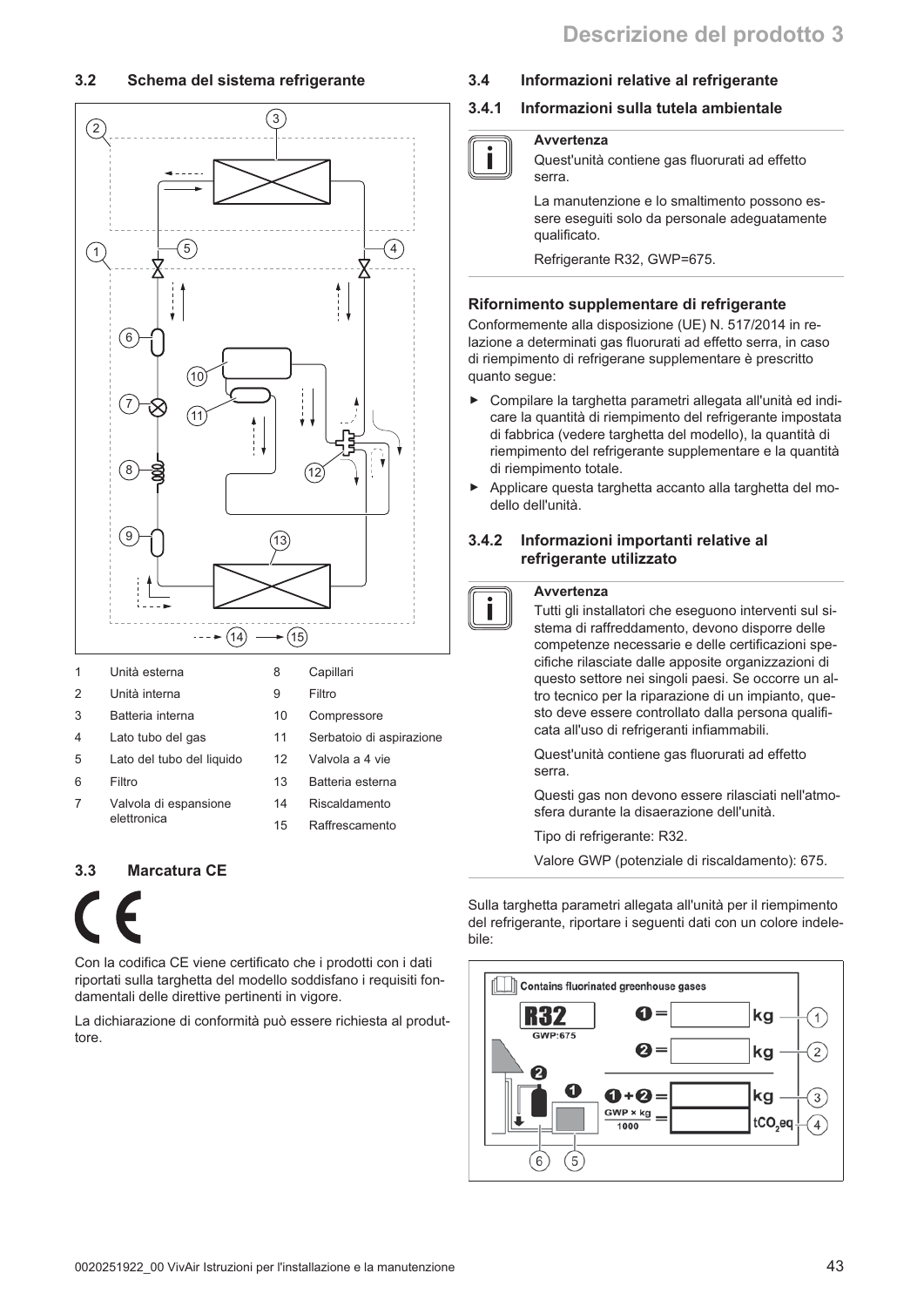## 4 Montaggio

- Riempimento del refrigerante dell'unità impostato di  $1.$ fabbrica: vedere targhetta del modello dell'unità.
- $2.$ Quantità di riempimento del refrigerante supplementare (riempito in loco).
- $3<sub>l</sub>$ Quantità totale di riempimento del refrigerante.
- $4.$ Emissioni dei gas ad effetto serra dell'intera quantità di riempimento del refrigerante come CO2 equivalente (arrotondato al secondo decimale).
- 5. Unità esterna
- Bombola di refrigerante e chiave di riempimento. 6.

#### $3.5$ Condizioni di esercizio estreme



L'apparecchio è stato sviluppato per l'impiego negli intervalli di temperatura rappresentati in figura. Sincerarsi che questi valori non vengano superati.

L'efficienza dell'unità interna (2) varia in base all'intervallo di temperatura in cui viene azionata l'unità esterna (1).

### $\overline{\mathbf{4}}$ **Montaggio**

Tutte le dimensioni nelle illustrazioni sono indicate in millimetri (mm).

#### $4.1$ Disimballaggio del prodotto

- $1<sub>1</sub>$ Estrarre il prodotto dall'imballo di cartone.
- $2.$ Rimuovere le pellicole protettive da tutti i componenti del prodotto.

#### Controllo della fornitura  $4.2$

Controllare il materiale fornito.  $\blacktriangleright$ 

|              | Curva di scarico | Tappo di drenaggio |
|--------------|------------------|--------------------|
| SDH20-025NWO |                  |                    |
| SDH20-035NWO |                  |                    |
| SDH20-050NWO |                  |                    |
| SDH20-065NWO |                  |                    |

#### $4.3$ Dimensioni dell'unità interna



### Dimensioni dell'unità interna

|                                | А        | R      | C.     |  |
|--------------------------------|----------|--------|--------|--|
| <b>SDH20-</b><br><b>025NWI</b> | 865 mm   | 290 mm | 210 mm |  |
| <b>SDH20-</b><br><b>035NWI</b> | 865 mm   | 290 mm | 210 mm |  |
| <b>SDH20-</b><br><b>050NWI</b> | 996 mm   | 301 mm | 225 mm |  |
| <b>SDH20-</b><br><b>065NWI</b> | 1.101 mm | 327 mm | 249 mm |  |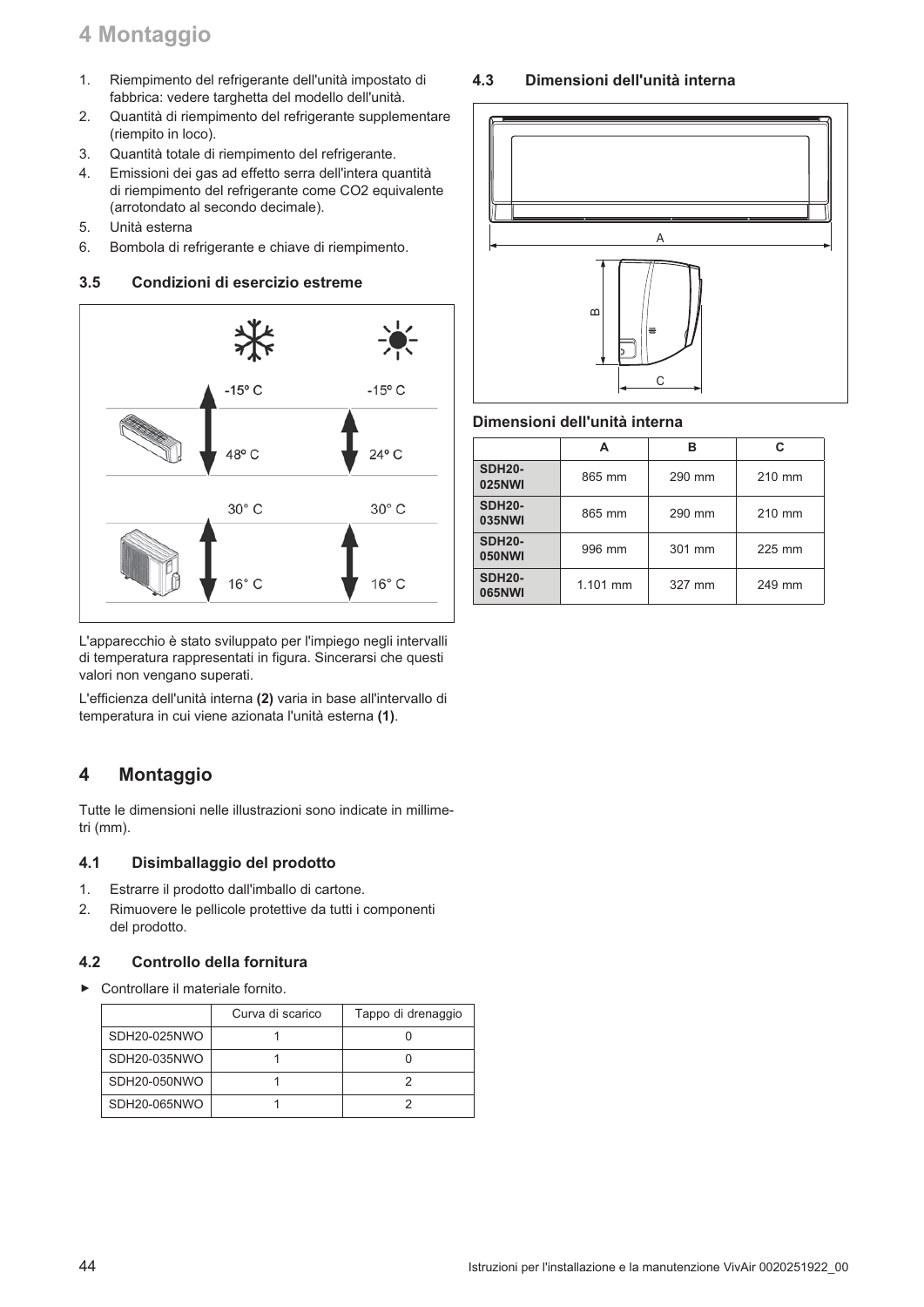### $4.4$ Dimensioni dell'unità esterna

Validità: SDH20-025NWO

### O SDH20-035NWO



Validità: SDH20-050NWO O SDH20-065NWO



## Dimensioni dell'unità esterna

| <b>SDH20-025NWO</b> | 65 mm | $156 \text{ mm}$ | 56 mm |  |
|---------------------|-------|------------------|-------|--|
| <b>SDH20-035NWO</b> | 65 mm | $161$ mm         | 48 mm |  |



### Dimensioni dell'unità esterna

| SDH20-050NWO        | 65 mm | $154 \text{ mm}$ | 47 mm |
|---------------------|-------|------------------|-------|
| <b>SDH20-065NWO</b> | 74 mm | $163 \text{ mm}$ | 65 mm |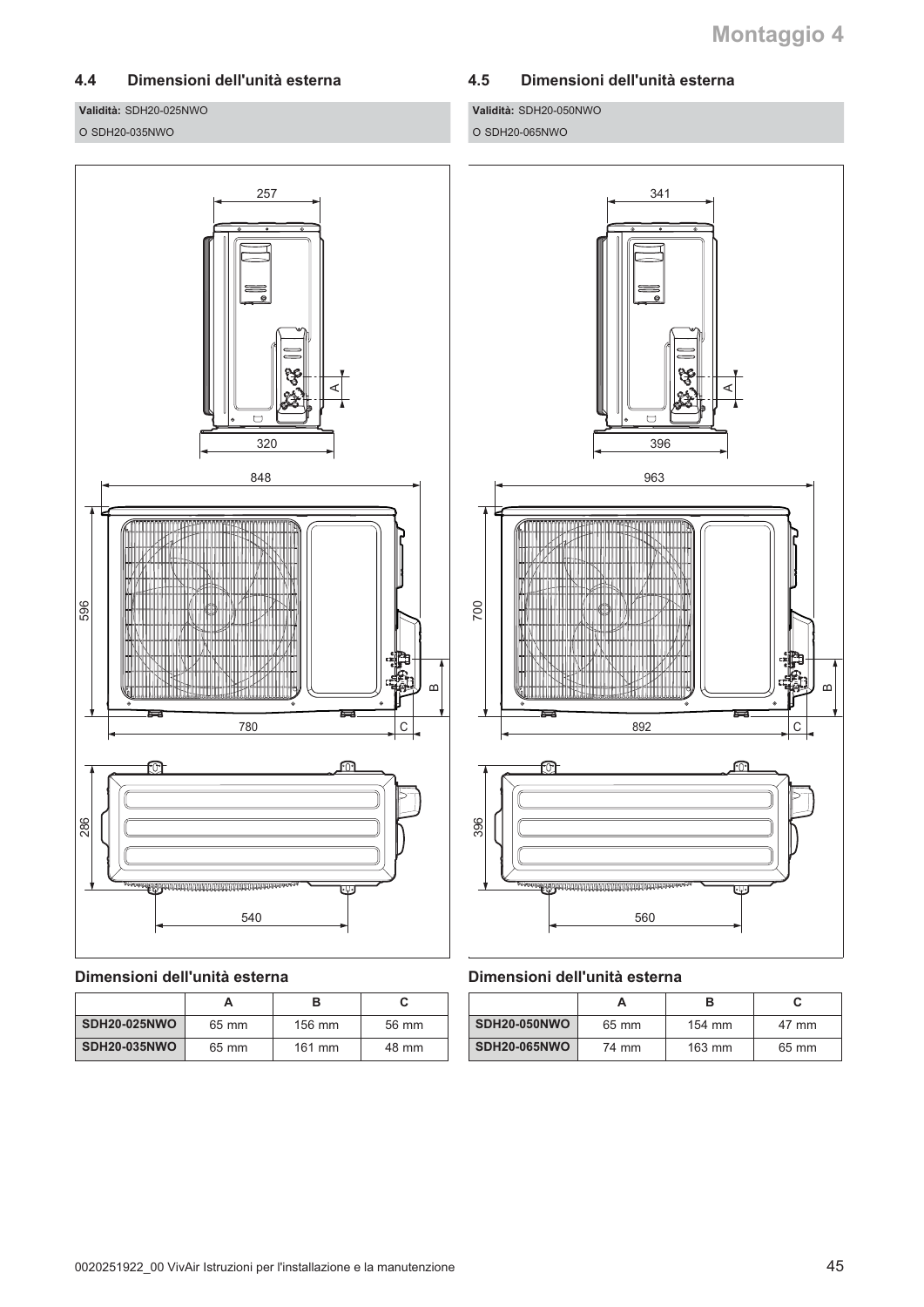#### $4.6$ Distanze minime



Installare e posizionare il prodotto correttamente, rispettando le distanze minime indicate sullo schema.



### Avvertenza

La distanza minima tra l'unità interna e quella esterna agganciata alla parete non deve in alcun caso essere inferiore a 2 metri. Assicurare uno spazio sufficiente per giungere alle valvole di servizio a lato dell'unità esterna.

Si raccomanda una distanza minima di 50 cm Non mettere dita o oggetti nell'unità interna o in quella esterna, poiché i componenti in

rotazione possono provocare lesioni.

### 4.7 Scegliere il luogo di montaggio dell'unità esterna.

### Avvertenza

Pericolo di disturbi di funzionamento o malfunzionamenti. Durante il montaggio rispettare le distanze minime indicate nello schema di installazione generale.

- L'unità esterna deve essere montata ad una distanza  $1<sub>1</sub>$ minima di 3 cm dal pavimento, per poter far passare il raccordo di drenaggio in basso.
- Se l'unità viene montata in piedi sul pavimento, since- $2.$ rarsi che il pavimento abbia una portata necessaria.
- $3.$ Se l'unità viene montata su una facciata, sincerarsi che la parete nonché il supporto abbiano la portata necessaria.

### 4.8 Scegliere il luogo di montaggio dell'unità interna.



### Avvertenza

Se sulla parete è già presente il foro o se la tubazione di refrigerante o dell'acqua di condensa sono già installate, occorre adattare la piastra di montaggio in base a queste condizioni.

### Avvertenza

Pericolo di disturbi di funzionamento o malfunzionamenti. Durante il montaggio rispettare le distanze minime indicate nello schema di installazione generale.

- $1<sub>1</sub>$ Montare l'unità interna vicina al soffitto.
- $2.$ Scegliere un luogo di montaggio da cui l'aria possa distribuirsi uniformemente in tutto il locale. Prestare attenzione che nessuna trave, impianto o lampada sia d'intralcio, in quanto potrebbero ostacolare il flusso dell'aria.
- 3. Montare l'unità interna ad una distanza sufficiente dai posti a sedere o di lavoro, affinché il flusso dell'aria non disturbi nessuno.
- $4.$ Evitare fonti di calore nelle vicinanze.

#### 4.9 Fissare la piastra di montaggio.

Validità: SDH20-025NWI O SDH20-035NWI



ь Orientare orizzontalmente la piastra e contrassegnare i fori da applicare sulla parete per il montaggio con viti e tasselli.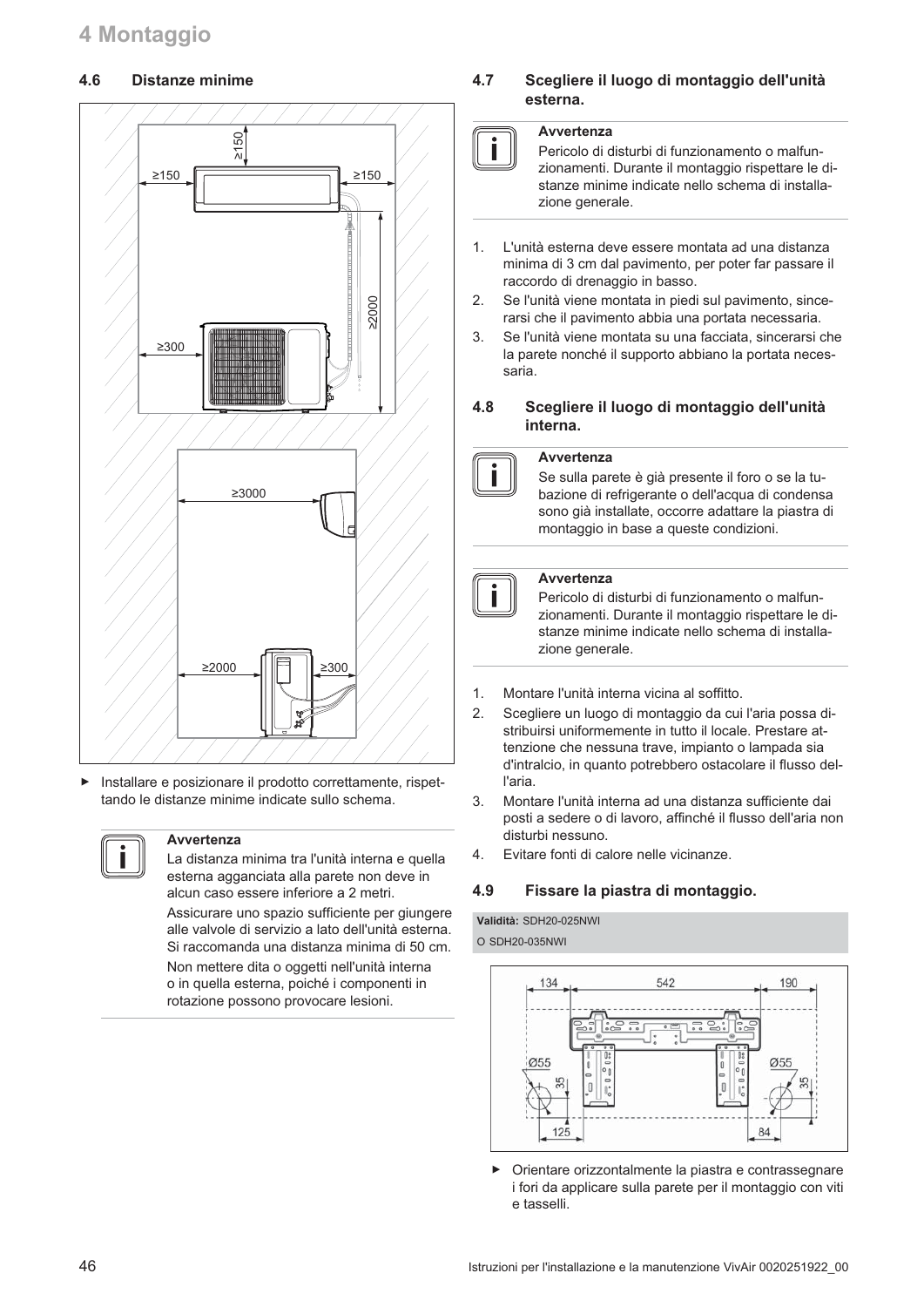### Validità: SDH20-050NWI



Orientare orizzontalmente la piastra e contrassegnare  $\blacktriangleright$ i fori da applicare sulla parete per il montaggio con viti illezeat e

### Validità: SDH20-065NWI



- $\blacktriangleright$ Orientare orizzontalmente la piastra e contrassegnare i fori da applicare sulla parete per il montaggio con viti e tasselli.
- Togliere la piastra.  $\mathbf{1}$



### **Avvertenza**

Sincerarsi che nei punti di foratura sulla parete non passino cavi di alimentazione, condotte o altri elementi che potrebbero danneggiarsi. In tal caso, selezionare un altro luogo per il montaggio e ripetere le operazioni descritte in precedenza.

- $\mathfrak{D}$ Praticare i fori ed inserire il tassello.
- Applicare la piastra di montaggio nel luogo di installa- $\mathcal{B}$ zione, orientarla orizzontalmente e fissarla con viti e tasselli.



### **A**wartonza

Controllare che la piastra di montaggio sia perfettamente orientata orizzontalmente. In caso contrario, smontare la piastra e rimontarla correttamente.

#### 5 **Installazione**

#### $5.1$ Scaricare l'azoto dall'unità interna.

> Sul retro dell'unità interna sono presenti due tubi di rame con elementi terminali in plastica. L'elemento terminale sinistro e più largo serve a visualizzare il riempimento di azoto dell'unità. Se all'estremità sporge un piccolo pulsante rosso, ciò significa che l'unità non è completamente svuotata. Premere a tal fine l'elemento terminale dell'altro tubo avente un diametro inferiore per scaricare tutto l'azoto dall'unità.

#### $5.2$ Installazione idraulica

#### Posa delle condotte dell'unità interna  $5.2.1$

Condizioni: Durante il collegamento delle condotte sul retro.

 $\blacktriangleright$ Praticare un foro avente il diametro rappresentato nella figura delle piastre di montaggio e nella posizione indicata. Sincerarsi che il foro presenti una lieve pendenza verso l'esterno, in modo che successivamente anche la tubazione di drenaggio scenda leggermente.

Condizioni: Durante il collegamento delle condotte a lato o dal basso.



- Rompere con cautela uno degli incavi (1) a lato dell'unità per poter far passare le condotte nel punto di uscita desiderato.
- $1.$ Chiudere l'estremità del tubo con un tappo ermetico e far passare le tubazioni di refrigerante unitamente a quella dell'acqua di condensa attraverso il foro.
- Sigillare correttamente le aperture rimaste aperte dopo  $2.$ l'installazione delle condotte.
- 3. Piegare con cautela il tubo di installazione nella direzione necessaria.

### **Avvertenza**

Quando si piega la condotta prestare la massima cautela per evitare di tagliarla o di danneggiarla.

 $\overline{4}$ . Scollegare i tubi in modo che rimanga un pezzo sufficientemente lungo per collegarlo con i raccordi dell'unità interna.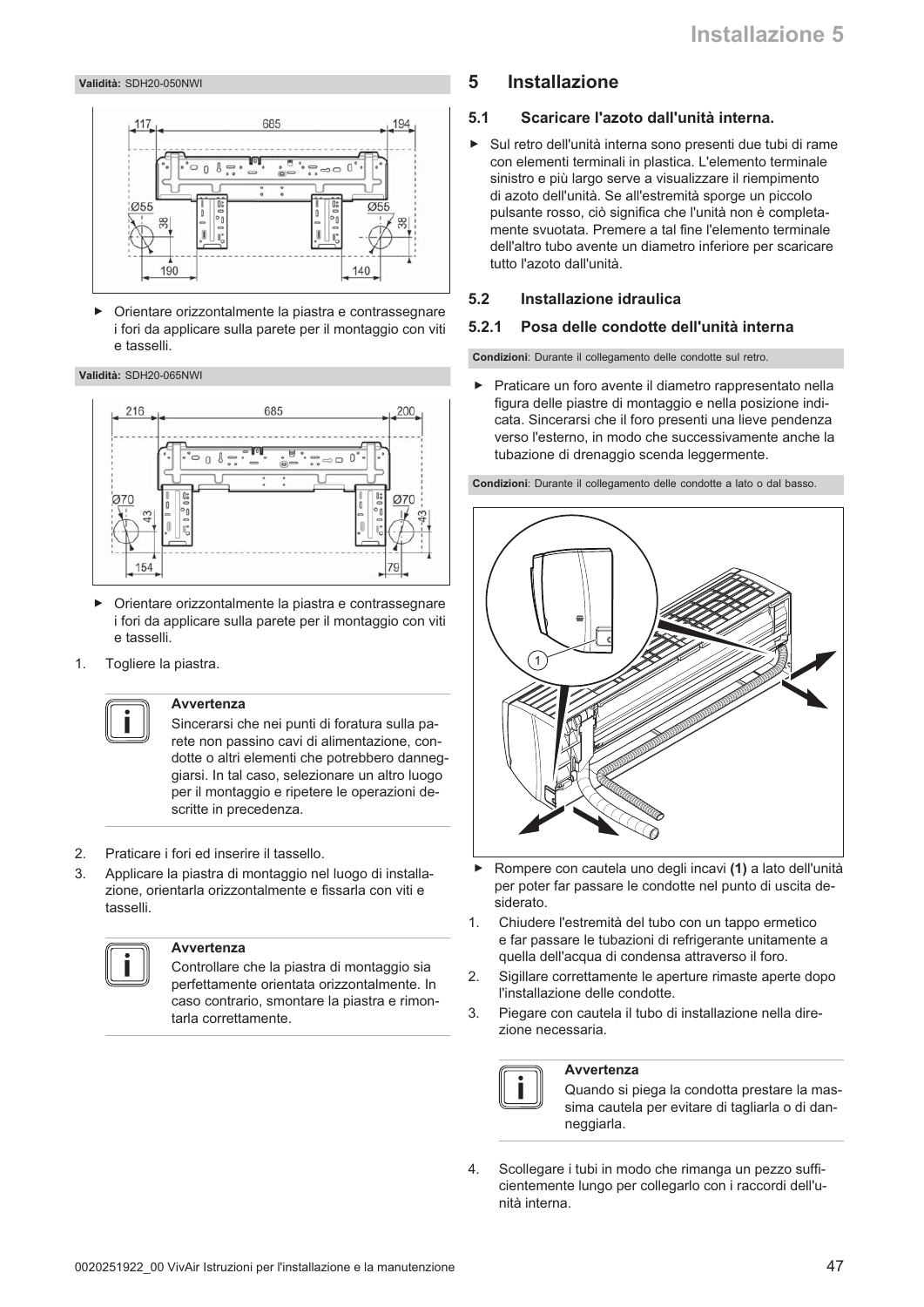## 5 Installazione

- 5. Applicare il dado sul tubo del refrigerante e far passare la flangiatura.
- Togliere con cautela l'isolamento dall'unità interna dai  $6 \overline{6}$ giunti svasati.
- $\overline{7}$ . Agganciare l'unità interna alle guide di fissaggio superiori della piastra di montaggio.



- 8. Staccare la parte inferiore dell'unità interna dalla parete ed introdurre un elemento ausiliario tra la piastra di montaggio e l'unità (ad es. un pezzo in legno).
- Collegare le tubazioni di refrigerante e la tubazione del-9. l'acqua di condensa alle tubazioni di scarico specifiche dell'impianto.



10. Isolare correttamente le condotte di refrigerante (2) e (4) e separatamente l'una dall'altra. Inserirle insieme con i cavi di collegamento (3) ed il tubo di scarico (5), rivestire questa unità con materiale termoisolante (6) come illustrato in figura e farla passare dietro, davanti o a lato dell'unità interna (1) verso l'esterno.

### $5.2.2$ Metodi per l'evacuazione dell'acqua di condensa che si forma nell'unità interna

- Mediante la posa in pendenza unitamente alla tubazione del refrigerante. In virtù delle caratteristiche esterne, utilizzare un canale comune.
- Posando la tubazione dell'acqua di condensa in pendenza dall'unità interna in un contenitore di raccolta (lavello, ecc.). A tal fine sono possibili diversi tipi di installazione.
- Sulla base di una pompa di scarico della condensa esterna, che pompa l'acqua di condensa all'aperto o nella rete fognaria dell'abitazione.
- Mediante la posa in pendenza in un contenitore di raccolta dell'acqua di condensa che viene svuotato sulla base di una pompa dell'acqua di condensa. La pompa dell'acqua di condensa riceve un segnale dal contenitore e pompa a sua volta l'acqua all'aperto o nella rete fognaria dell'abitazione



### Avvertenza

Per scaricare correttamente l'acqua attraverso una pendenza naturale, la tubazione dell'acqua di condensa deve essere posata partendo dall'unità interna con pendenza adeguata.

#### Uso della tubazione dell'acqua di condensa  $5.2.3$

### Avvertenza

Pericolo di malfunzionamenti e anomalie. Pericolo di scarico non corretto dell'acqua di condensa e di danni materiali dovuti alla fuoriuscita dell'acqua. Prestare attenzione a quanto segue:

- Sincerarsi che l'aria circoli attraverso tutta la tubazione  $\mathbf{r}$ dell'acqua di condensa, affinché questa possa defluire liberamente. In caso contrario l'acqua di condensa potrebbe fuoriuscire dal corpo dell'unità interna.
- $\blacktriangleright$ Montare la condotta senza piegarla, affinché il flusso dell'acqua non venga interrotto.
- Se si posa la tubazione dell'acqua di condensa all'aperto. ь isolarlo affinché non possa congelare.
- ь Se si posa la tubazione dell'acqua di condensa in un locale, isolare quest'ultimo.



Non posare la tubazione dell'acqua di condensa con curvature ascendenti.



Prestare attenzione che l'estremità della tubazione delь l'acqua di condensa non si immerga nell'acqua.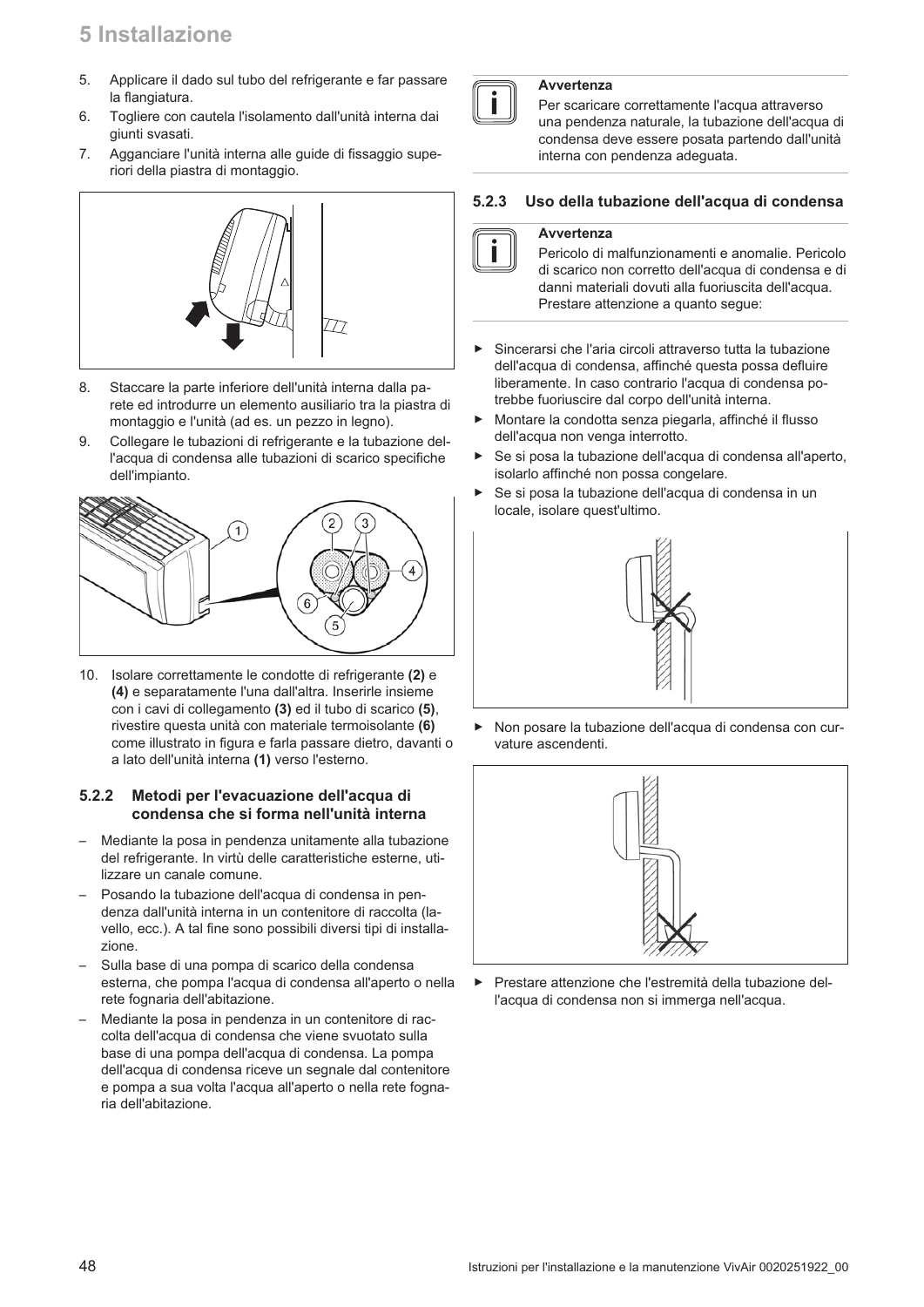

Non posare la tubazione dell'acqua di condensa in modo ondulato.



Durante la posa della tubazione dell'acqua di condensa rispettare una distanza minima dell'estremità dal pavimento di 5 cm.



Posare la tubazione dell'acqua di condensa in modo che l'estremità sia ad una distanza sufficiente dalle sorgenti di odori per evitare che penetrino cattivi odori nel locale.

#### $5.2.4$ Collegare i tubi del refrigerante.

### **Avvertenza**

L'installazione è più semplice se si collega dapprima il tubo del gas. Il tubo del gas è quello più spesso.

- Montare l'unità esterna nel punto previsto.
- Togliere il tappo di protezione dai raccordi del refrigerante sull'unità esterna.
- Piegare con cautela il tubo installato in direzione dell'unità esterna.
- Scollegare i tubi in modo che rimanga un pezzo sufficientemente lungo per collegarlo con i raccordi dell'unità esterna.
- Effettuare una flangiatura del tubo del refrigerante mon $t$ ato
- Collegare i tubi del refrigerante con i raccordi specifici all'unità esterna.
- Isolare uno ad uno i tubi del refrigerante ed in modo regolare. Coprire a tal fine gli eventuali punti di giunzione dell'isolamento con nastro isolante oppure isolare il tubo del refrigerante sprovvisto di protezione con il materiale adeguato che si impiega nella criotecnica.

#### Pianificare il ritorno del refrigerante.  $5.2.5$

Il circuito frigorigeno contiene un olio speciale che lubrifica il compressore dell'unità esterna. Per facilitare il ritorno dell'olio al compressore:

- $\blacktriangleright$ Posizionare l'unità interna sopra quella esterna.
- Montare il tubo di aspirazione (quello più spesso) inclinandolo in direzione del compressore

Se si installa l'unità esterna sopra quella interna, montare il tubo di aspirazione in posizione verticale. Con altezze superiori a 7.5 m:

- Installare inoltre un sifone o un separatore d'olio ogni 7,5 metri, in cui si raccoglie l'olio e da cui lo può aspirare per farlo poi rifluire all'unità esterna.
- Montare una curva davanti all'unità esterna per miglio- $\blacktriangleright$ rare inoltre il ritorno dell'olio.

#### $5.3$ Installazione elettrica

L'impianto elettrico deve essere eseguito esclusivamente da un tecnico elettricista.

#### Interruzione dell'alimentazione di corrente  $5.3.1$

Interrompere l'alimentazione di corrente prima di realizzare dei collegamenti elettrici.

### 5.3.2 Cablaggio

- $1.$ Usare fermacavi.
- 2. Accorciare il cavo di collegamento per quanto necessario.



- 3. Per evitare cortocircuiti nel caso di un distacco indesiderato di un filo, isolare l'involucro esterno dei cavi flessibili di non oltre 30 mm.
- Verificare che durante la procedura di isolamento del- $\overline{4}$ l'involucro esterno l'isolamento dei fili interni non venga danneggiato.
- 5. Dai cavi interni rimuovere l'isolamento solo quel tanto che basta per avere un collegamento affidabile e stahile
- Per evitare un cortocircuito causato dal distacco dei ĥ. cavi, dopo aver spelato questi ultimi, montare dei manicotti di collegamento sulle estremità del filo.
- Verificare che i tutti i fili siano meccanicamente ben 7. fissi nei morsetti del connettore. Se necessario fissarli nuovamente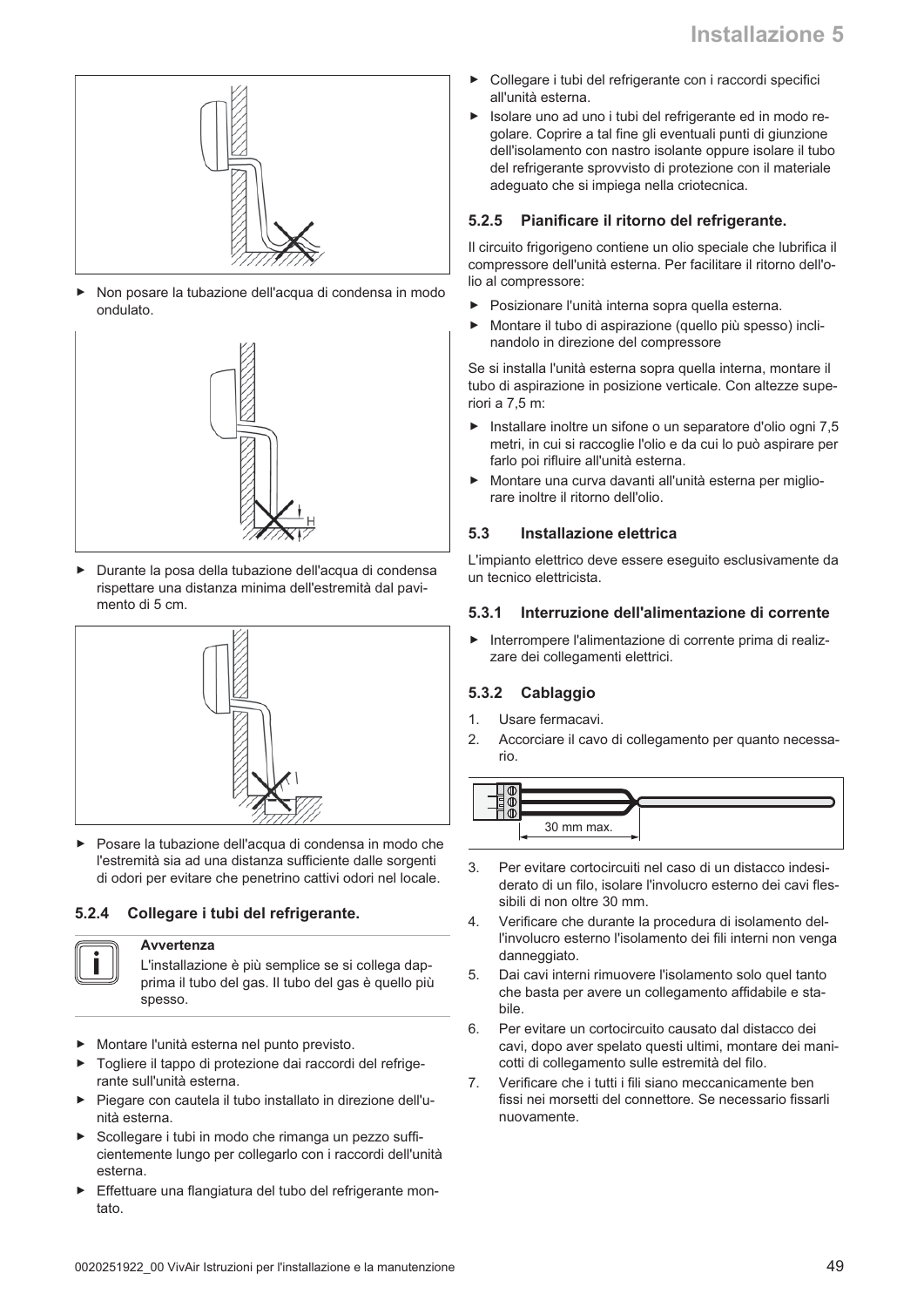### 5.3.3 Collegamento elettrico dell'unità esterna

- 1. Togliere la copertura di protezione dai collegamenti elettronici dell'unità esterna.
- Allentare le viti del blocco terminale, introdurre le estre- $\mathcal{D}$ mità del cavo della linea di alimentazione nel blocco e stringere le viti.

## Avvertenza

Pericolo di malfunzionamenti e anomalie dovuti a cortocircuiti. Isolare i fili dei cavi singoli inutilizzati con nastro isolante e sincerarsi che questi non possano venire a contatto con componenti che conducono corrente.

- $\mathcal{S}$ Fissare il cavo installato in base al dispositivo specifico dell'unità esterna.
- $\overline{4}$ Assicurare il fissaggio corretto ed il collegamento del cavo
- Montare la copertura di protezione del cablaggio. 5.

#### Collegamento elettrico dell'unità interna  $5.3.4$

- $\mathbf{1}$ Aprire la copertura anteriore dell'unità interna tirando verso l'alto.
- Far passare il cavo dall'esterno attraverso il foro dell'u- $2<sub>1</sub>$ nità interna, attraverso cui la tubazione del refrigerante è già collegata.
- Estrarre il cavo elettrico dal retro dell'unità interna attra-3. verso il foro previsto a tal fine agendo in avanti. Collegare il cavo alla morsettiera di collegamento dell'unità interna conformemente allo schema elettrico corrispondente
- $\overline{4}$ Assicurare il fissaggio corretto ed il collegamento del cavo. Successivamente montare di nuovo la copertura del cablaggio.

#### 6 Messa in servizio

#### $6.1$ Controllo della tenuta



- $1<sup>1</sup>$ Sincerarsi di indossare i guanti di protezione per l'uso del refrigerante ancora prima di iniziare i lavori.
- $2.$ Allentare il tappo (1) (10) e collegare un manometro (6) alla valvola a tre vie della tubazione di aspirazione (2)  $(3).$
- $3<sub>1</sub>$ Collegare (7) una bombola di azoto (8) al lato di alta pressione del manometro (6).
- $\overline{4}$ . Aprire la valvola di intercettazione della bombola di azoto, regolare un riduttore di pressione e successivamente aprire le valvole di intercettazione del manome $tr<sub>O</sub>$
- 5. Eseguire un controllo della tenuta di tutti i raccordi e collegamenti (9).
- 6. Chiudere tutte le valvole del manometro e rimuovere la bombola di azoto.
- $7.$ Abbassare la pressione del sistema aprendo lentamente i rubinetti di intercettazione del manometro.
- Se si rilevano perdite, ripararle e ripetere il controllo. 8.

### Avvertenza

i

Conformemente alla direttiva 517/2014/EC il circuito frigorigeno deve essere sottoposto ad un regolare controllo della tenuta. Attuare tutte le misure necessarie per effettuare correttamente questi controlli e documentare esattamente questi risultati nel libretto di manutenzione dell'impianto. Per il controllo della tenuta valgono i seguenti intervalli:

Sistemi con meno di 7,41 kg di refrigerante => in tal caso non occorre effettuare controlli regolari.

Sistemi con 7,41 kg di refrigerante o più => almeno una volta all'anno.

Sistemi con 74,07 kg di refrigerante o più => almeno una volta ogni sei mesi.

Sistemi con 740,74 kg di refrigerante o più => almeno una volta ogni tre mesi.

#### $6.2$ Generazione di depressione nell'impianto



- 1. Collegare un manometro (6) alla valvola a tre vie (2) della tubazione di aspirazione.
- $\overline{2}$ . Collegare una pompa di depressione (7) al lato di bassa pressione del manometro.
- $\overline{3}$ . Verificare che i rubinetti di intercettazione del manometro siano chiusi.
- $\overline{4}$ . Inserire la pompa di depressione ed aprire i rubinetti di intercettazione del manometro, la valvola "Low" del manometro ed il rubinetto del gas.
- 5. Sincerarsi che la valvola "High" sia chiusa.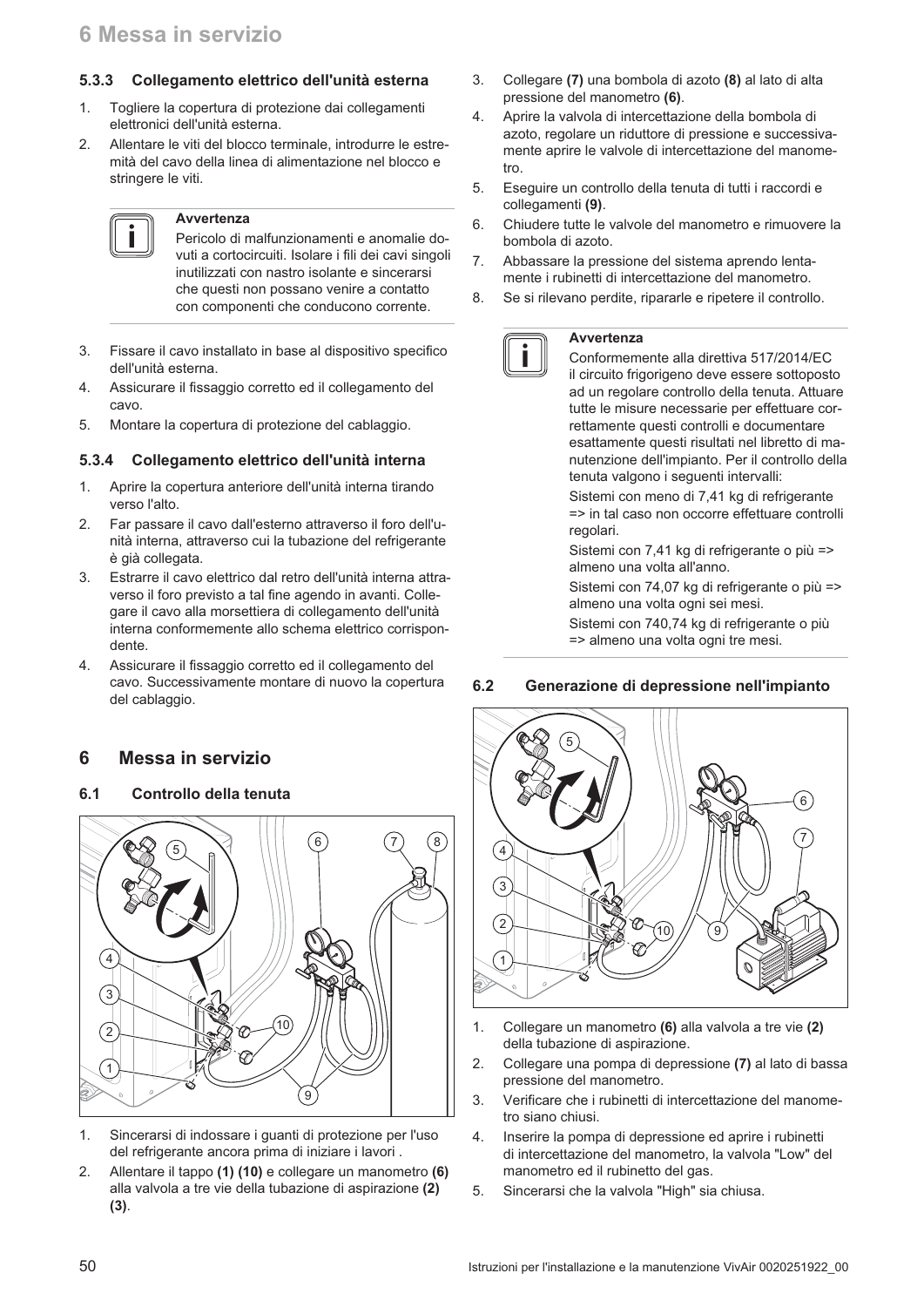## Consegna del prodotto all'utente 7

- $6.$ Attivare la pompa di depressione per circa 30 minuti (a seconda delle dimensioni dell'impianto) per generare depressione.
- Controllare l'ago indicatore del manometro di bassa  $7.$ pressione: questo deve indicare -0,1 MPa (-76 cmHq).

- 8. Chiudere la valvola "Low" del manometro e la valvola di depressione.
- Controllare l'ago indicatore del manometro dopo circa 9 10-15 minuti: la pressione non dovrebbe in tal caso aumentare. Se la pressione aumenta, significa che sono presenti perdite nel sistema. Ripetere in tal caso la procedura descritta nella sezione Controllo della tenuta  $\rightarrow$  Pagina 50).



### **Avvertenza**

Non passare all'operazione successiva finché non si genera una depressione regolare nell'impianto.



 $10.$ Verificare che il rubinetto di intercettazione del manometro sia chiuso.

#### 6.3 Messa in servizio



- $\mathbf{1}$ Aprire la valvola a due vie (1) ruotando la chiave a testa esagonale di (2) 90° in senso antiorario e chiuderla dopo 6 secondi. L'impianto di riempie dunque di refrigerante.
- $\mathcal{P}$ Controllare nuovamente la tenuta dell'impianto.
- $\equiv$ Se non sono presenti perdite, proseguire le operazioni.
- Togliere l'apparecchio di misurazione combinato con i  $\mathcal{S}$ flessibili di collegamento della chiave di manutenzione.
- Aprire la valvola a due (2) e a tre vie (3) ruotando la 4. chiave a testa esagonale (1) in senso antiorario, fino a percepire una leggera battuta.



5. Chiudere il foro di manutenzione (1) e la valvola a due e a tre vie con un tappo di sicurezza adeguato (2).



6. Collegare l'apparecchio ed inserirlo per un breve lasso di tempo per controllare il corretto funzionamento (per ulteriori informazioni vedere Manuale dell'operatore).

### $\overline{7}$ Consegna del prodotto all'utente

- Al termine dell'installazione mostrare all'utente il luogo e la funzione dei dispositivi di sicurezza.
- Istruire l'utente in particolar modo su tutte le indicazioni per la sicurezza che questi deve rispettare.
- Informare l'utente sulla necessità di effettuare una manutenzione del prodotto nel rispetto degli intervalli previsti.

### 8 Soluzione dei problemi

#### $8.1$ Fornitura di pezzi di ricambio

I componenti originali del prodotto sono stati certificati dal produttore nell'ambito del controllo conformità. Se, durante gli interventi di manutenzione o riparazione, utilizzate altri pezzi non certificati o non ammessi, la conformità del prodotto potrebbe non risultare più valida ed il prodotto stesso non soddisfare più le norme vigenti.

Consigliamo vivamente l'utilizzo di ricambi originali del produttore, al fine di garantire un funzionamento del prodotto senza guasti e in sicurezza. Per ricevere informazioni sui ricambi originali disponibili rivolgetevi all'indirizzo indicato sul retro delle presenti istruzioni.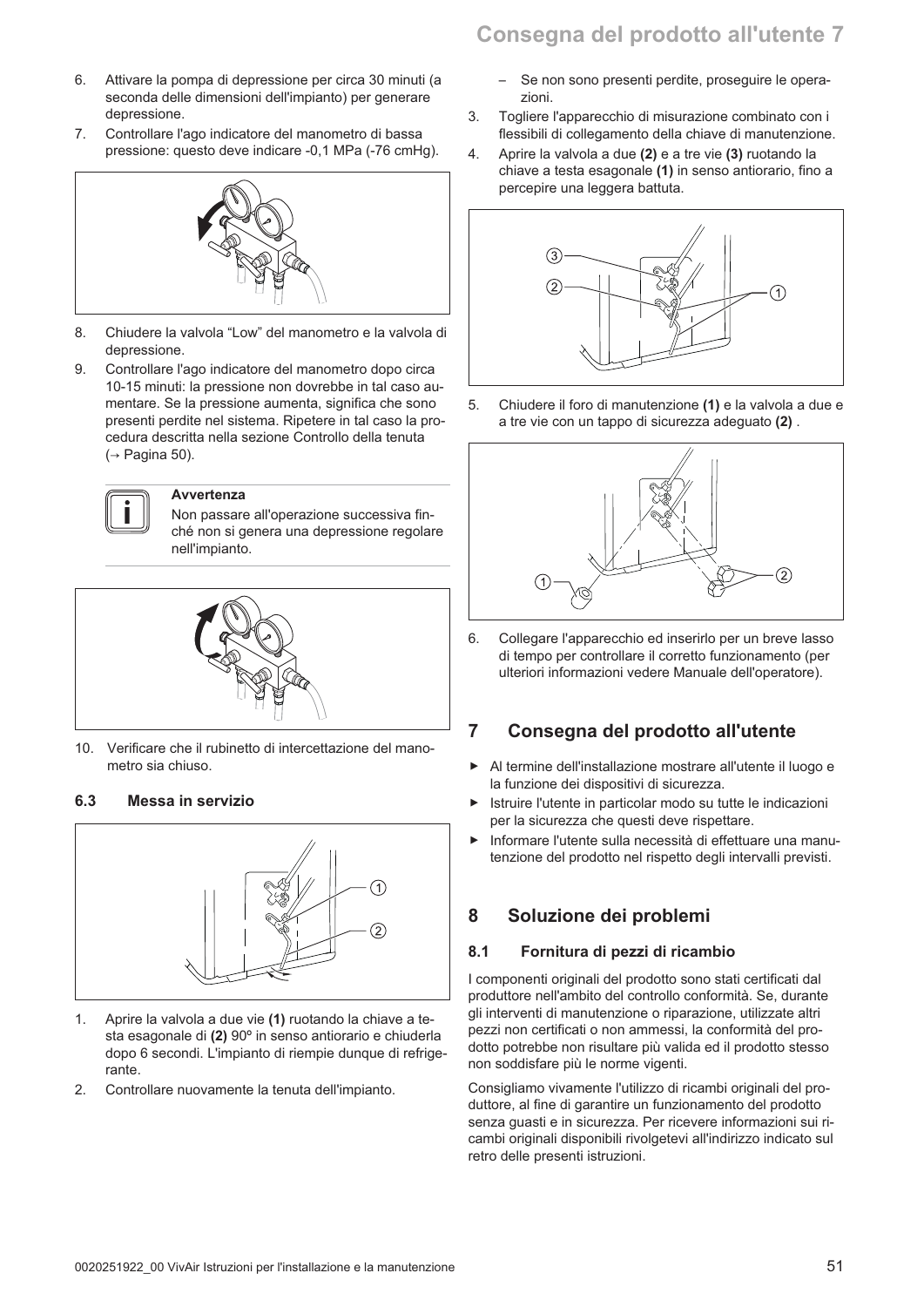## 9 Ispezione e manutenzione

In caso di bisogno di parti di ricambio per manutenzioni o riparazioni, utilizzare esclusivamente parti di ricambio originali per il prodotto.

### 9 Ispezione e manutenzione

### $9.1$ Rispetto degli intervalli di ispezione e manutenzione

Rispettare gli intervalli minimi di ispezione e di manutenzione. A seguito dei risultati dell'ispezione può essere necessaria una manutenzione anticipata.

#### $9.2$ manutenzione del prodotto

### Una volta al mese

- > Controllare che i filtri dell'aria siano puliti.
	- I filtri dell'aria sono realizzati in fibra e possono essere lavati con acqua.

### **Semestralmente**

- Smontare il rivestimento del prodotto.  $\blacksquare$
- Controllare che lo scambiatore di calore sia pulito.
- Dalla superficie delle lamelle dello scambiatore di calore rimuovere eventuali corpi estranei che potrebbero impedire la circolazione dell'aria.
- Rimuovere la polvere con un getto aria compressa.
- Lavare con acqua, spazzolare accuratamente ed asciugare poi con un getto d'aria compressa.
- Assicurarsi che lo scarico della condensa non sia ostacolato, in quanto in caso contrario potrebbe impedire il corretto deflusso dell'acqua.
- Accertarsi che non vi sia aria nel circuito idraulico.

Condizioni: Rimane dell'aria nel circuito.

- Avviare l'impianto e farlo girare per alcuni minuti.
- Spegnere l'impianto.
- Svitare la vite di disaerazione sul ritorno del circuito e scaricare l'aria.
- Ripetere i passi sopra descritti tante volte quanto necessario.

### In caso di interruzione del funzionamento per lunghi periodi

Svuotare l'impianto ed il prodotto per proteggere lo scam-Ы biatore di calore dal gelo.

### Disattivazione definitiva 10

- $1.$ Svuotare il prodotto.
- $\mathcal{P}_{\cdot}$ Smontare il prodotto.
- 3. Conferire il prodotto, inclusi gli elementi costruttivi, al centro di riciclaggio o di smaltimento.

### Riciclaggio e smaltimento  $11$

Incaricare dello smaltimento dell'imballo del prodotto  $\blacktriangleright$ l'azienda che lo ha installato.



∑{<br>√e Se il prodotto è contrassegnato con questo simbolo:

- $\blacktriangleright$ In questo caso non smaltire il prodotto con i rifiuti domestici.
- $\mathbf{r}$ Conferire invece il prodotto in un punto di raccolta per apparecchi elettrici o elettronici usati.



ふ Se il prodotto è munito di batterie contrassegnate con questo simbolo, è possibile che le batterie contengano sostanze dannose per la salute e per l'ambiente.

In questo caso smaltire le batterie in un punto di raccolta per batterie usate.

### $12$ Servizio di assistenza clienti

I dati contatto del nostro Servizio Assistenza sono riportati sul retro o nel nostro sito web.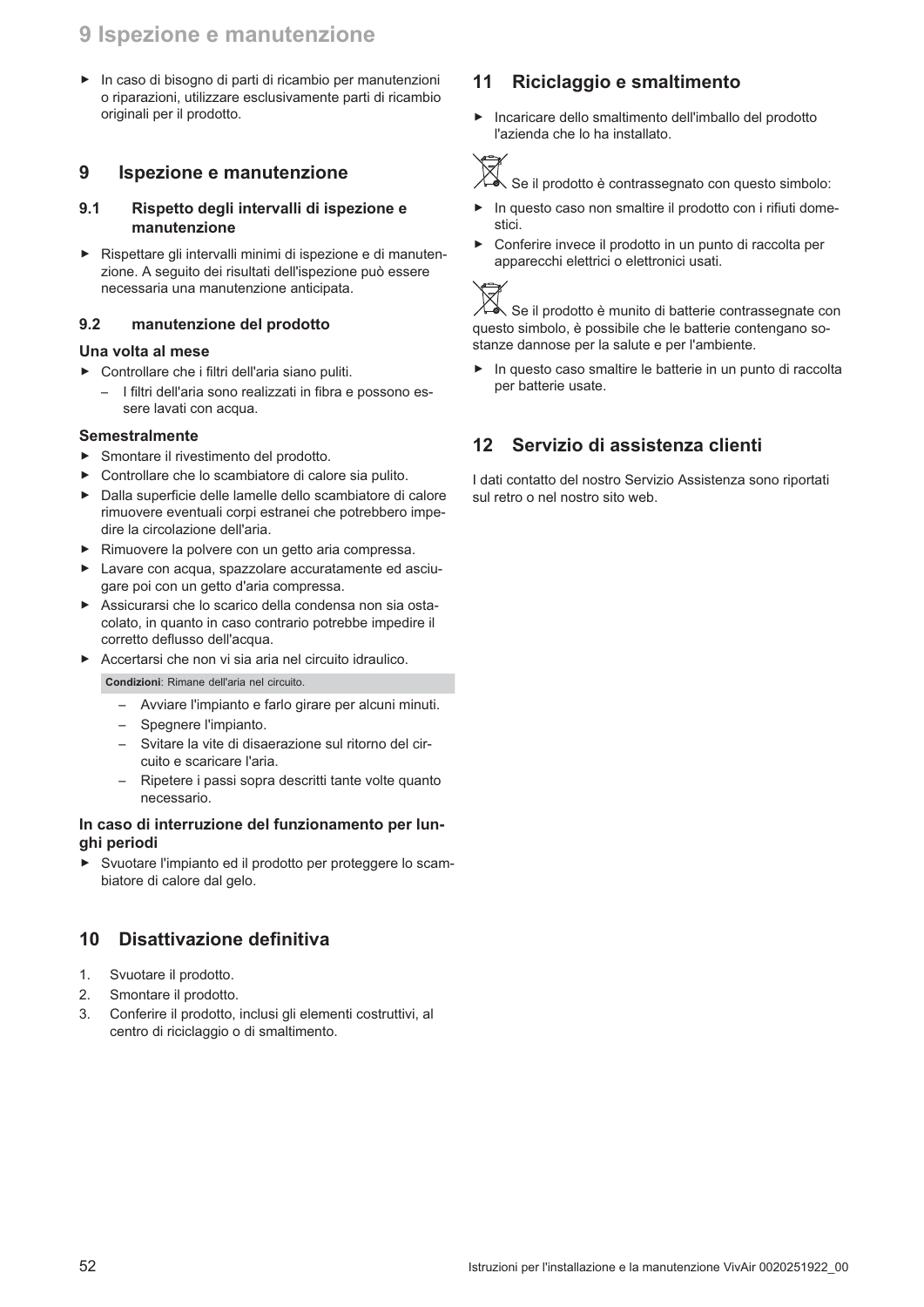### Appendice Riconoscimento e soluzione dei problemi  $\overline{\mathsf{A}}$

| <b>ANOMALIE</b>                                                                                                                                               | POSSIBILI CAUSE                                                                                                                              | SOLUZIONI                                                                                                                                                                                                                                                                                                         |
|---------------------------------------------------------------------------------------------------------------------------------------------------------------|----------------------------------------------------------------------------------------------------------------------------------------------|-------------------------------------------------------------------------------------------------------------------------------------------------------------------------------------------------------------------------------------------------------------------------------------------------------------------|
| Dopo aver inserito l'unità, il display non si<br>accende ed in caso di azionamento delle<br>funzioni non viene emesso alcun segnale<br>acustico.              | Il gruppo alimentazione non è collegato op-<br>pure il raccordo con l'alimentazione elettrica<br>non è corretto.                             | Controllare se l'alimentazione elettrica è ir-<br>regolare. In tal caso, attendere fino a che<br>l'alimentazione elettrica è nuovamente pre-<br>sente. In caso contrario, controllare il circuito<br>dell'alimentazione elettrica e sincerarsi che<br>la spina di alimentazione sia collegata corret-<br>tamente. |
| Immediatamente dopo aver inserito l'unità,<br>l'interruttore automatico attiva l'abitazione.                                                                  | Cablaggio non collegato correttamente op-<br>pure non in corretto stato, umidità nell'im-                                                    | Sincerarsi che l'unità sia collegata corretta-<br>mente a terra.                                                                                                                                                                                                                                                  |
| Dopo aver inserito l'unità si verifica un black-<br>out.                                                                                                      | pianto elettrico.<br>Protezione elettrica selezionata non corretta.                                                                          | Assicurare il corretto collegamento del ca-<br>blaggio.<br>Controllare il cablaggio dell'unità interna.<br>Controllare se l'isolamento del cavo di ali-<br>mentazione è danneggiato ed event. sosti-<br>tuirlo.<br>Scegliere una protezione elettrica adatta.                                                     |
| Dopo aver inserito l'unità, lampeggia peraltro<br>la spia della trasmissione di segnali durante<br>l'azionamento delle funzioni, ma ciò non av-<br>viene mai. | Malfunzionamento del comando a distanza.                                                                                                     | Sostituire le batterie del comando a distanza.<br>Riparare il comando a distanza o sostituirlo.                                                                                                                                                                                                                   |
|                                                                                                                                                               | EFFETTO REFRIGERANTE O TERMICO INSUFFICIENTE                                                                                                 |                                                                                                                                                                                                                                                                                                                   |
| Controllare la temperatura impostata sul<br>comando a distanza.                                                                                               | La temperatura impostata non è corretta.                                                                                                     | Adattare la temperatura impostata.                                                                                                                                                                                                                                                                                |
| La potenza del ventilatore è molto bassa.                                                                                                                     | Il numero di giri del motore del ventilatore<br>dell'unità interna è insufficiente.                                                          | Impostare il numero di giri del ventilatore sul<br>livello alto o medio.                                                                                                                                                                                                                                          |
| Rumori perturbatori.<br>Effetto refrigerante o termico insufficiente.<br>Ventilazione insufficiente.                                                          | Il filtro dell'unità interna è sporco o intasato.                                                                                            | Controllare se il filtro è sporco ed event. pu-<br>lirlo.                                                                                                                                                                                                                                                         |
| L'unità emette aria fredda nel modo riscalda-<br>mento.                                                                                                       | Malfunzionamento della valvola deviatrice a<br>4 vie.                                                                                        | Mettersi in contatto con il Servizio<br>Assistenza.                                                                                                                                                                                                                                                               |
| La lamella orizzontale non può regolarsi.                                                                                                                     | Malfunzionamento della lamella orizzontale.                                                                                                  | Mettersi in contatto con il Servizio<br>Assistenza.                                                                                                                                                                                                                                                               |
| Il motore del ventilatore dell'unità interna non<br>funziona.                                                                                                 | Malfunzionamento del motore del ventilatore<br>dell'unità interna.                                                                           | Mettersi in contatto con il Servizio<br>Assistenza.                                                                                                                                                                                                                                                               |
| Il motore del ventilatore dell'unità esterna<br>non funziona.                                                                                                 | Malfunzionamento del motore del ventilatore<br>dell'unità esterna.                                                                           | Mettersi in contatto con il Servizio<br>Assistenza.                                                                                                                                                                                                                                                               |
| Il compressore non funziona.                                                                                                                                  | Malfunzionamento del compressore.<br>Il compressore è stato disinserito dal termo-<br>stato.                                                 | Mettersi in contatto con il Servizio<br>Assistenza.                                                                                                                                                                                                                                                               |
|                                                                                                                                                               | DAL CLIMATIZZATORE FUORIESCE ACQUA.                                                                                                          |                                                                                                                                                                                                                                                                                                                   |
| Acqua che fuoriesce dall'unità interna.<br>Acqua che fuoriesce dalla tubazione di dre-<br>naggio.                                                             | La tubazione di drenaggio è intasata.<br>La tubazione di drenaggio presenza una<br>lieve pendenza.<br>La tubazione di drenaggio è difettosa. | Eliminare il corpo esterno dalla tubazione di<br>sfiato.<br>Sostituire la tubazione di drenaggio.                                                                                                                                                                                                                 |
| Acqua che fuoriesce dai raccordi delle tuba-<br>zioni dell'unità interna.                                                                                     | L'isolamento delle tubazioni non è applicato<br>correttamente.                                                                               | Isolare nuovamente le tubazioni e fissarle<br>correttamente.                                                                                                                                                                                                                                                      |
|                                                                                                                                                               | RUMORI E VIBRAZIONI ANOMALI DELL'UNITÀ                                                                                                       |                                                                                                                                                                                                                                                                                                                   |
| È possibile percepire lo scorrimento dell'ac-<br>qua.                                                                                                         | Durante l'inserimento o il disinserimento<br>dell'unità si percepiscono rumori anomali a<br>causa del flusso del refrigerante.               | Questo fenomeno è normale. I rumori ano-<br>mali non si percepiscono più dopo alcuni mi-<br>nuti.                                                                                                                                                                                                                 |
| Dall'unità interna si percepiscono rumori<br>anomali.                                                                                                         | Corpi estranei nell'unità interna o nei gruppi<br>costruttivi ad essa collegati.                                                             | Eliminare i corpi estranei. Posizionare corret-<br>tamente tutte le parti dell'unità interna, ser-<br>rare le viti ed isolare le zone tra i componenti<br>collegati.                                                                                                                                              |
| Dall'unità esterna si percepiscono rumori<br>anomali.                                                                                                         | Corpi estranei nell'unità esterna o nei gruppi<br>costruttivi ad essa collegati.                                                             | Eliminare i corpi estranei. Posizionare cor-<br>rettamente tutte le parti dell'unità esterna,<br>serrare le viti ed isolare le zone tra i compo-<br>nenti collegati.                                                                                                                                              |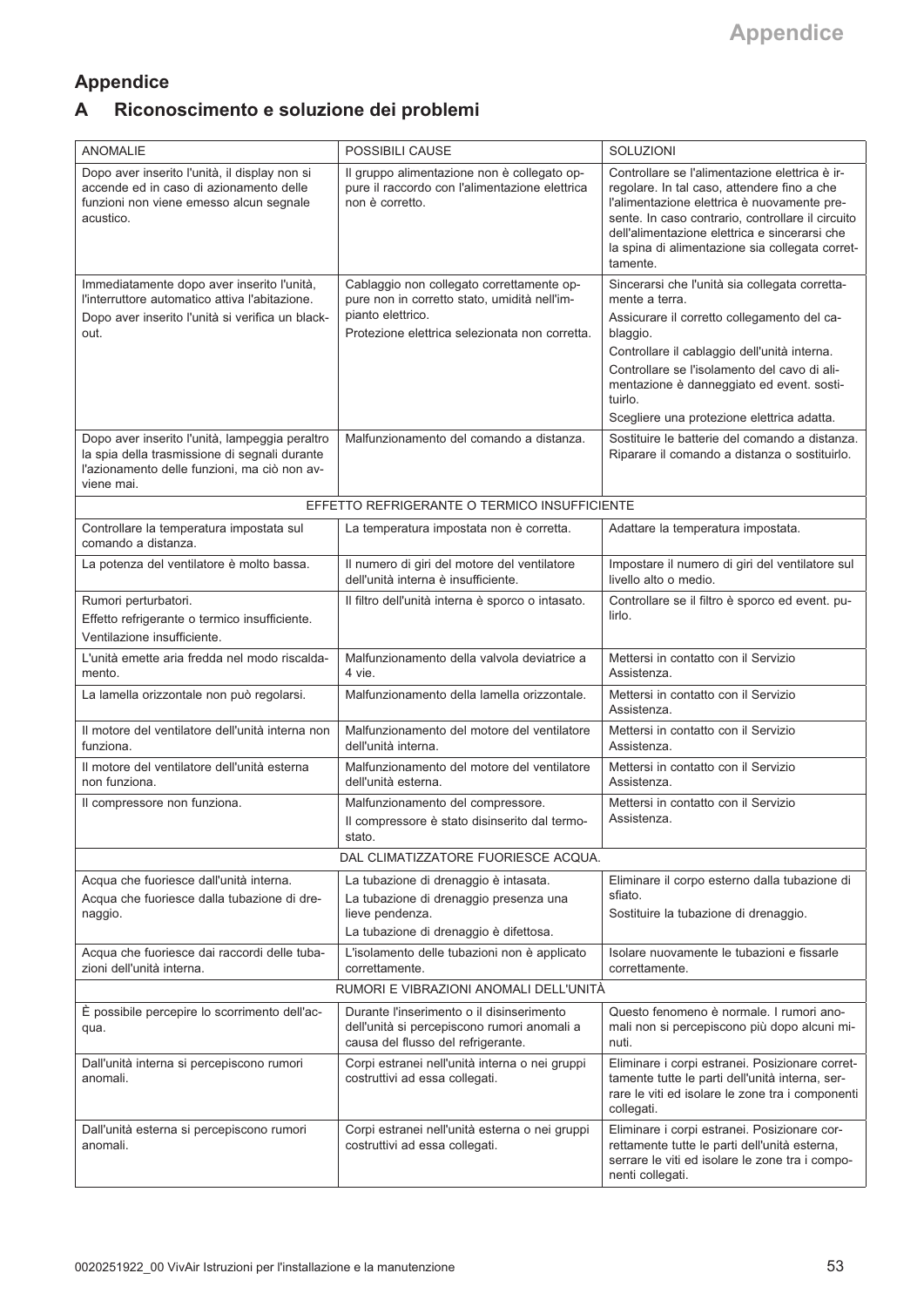## **Appendice**

### **B** chema elettrico dell'unità interna



| Sonda temperatura ambiente                         |    |
|----------------------------------------------------|----|
| Sensore di temperatura della batteria              | 10 |
| Radioricevitore e display della scheda elettronica | 11 |
| Generatore per plasma freddo                       | 12 |

| 8  | Motore del ventilatore     |
|----|----------------------------|
| 9  | Unità interna              |
| 10 | Comando On-Off (opzione)   |
| 11 | Modulo Wifi (opzione)      |
| 12 | Comando via cavo (opzione) |
| 13 | Massa                      |

6 Motore passo-passo - a sinistra e a destra 7 Motore passo-passo – in alto e in basso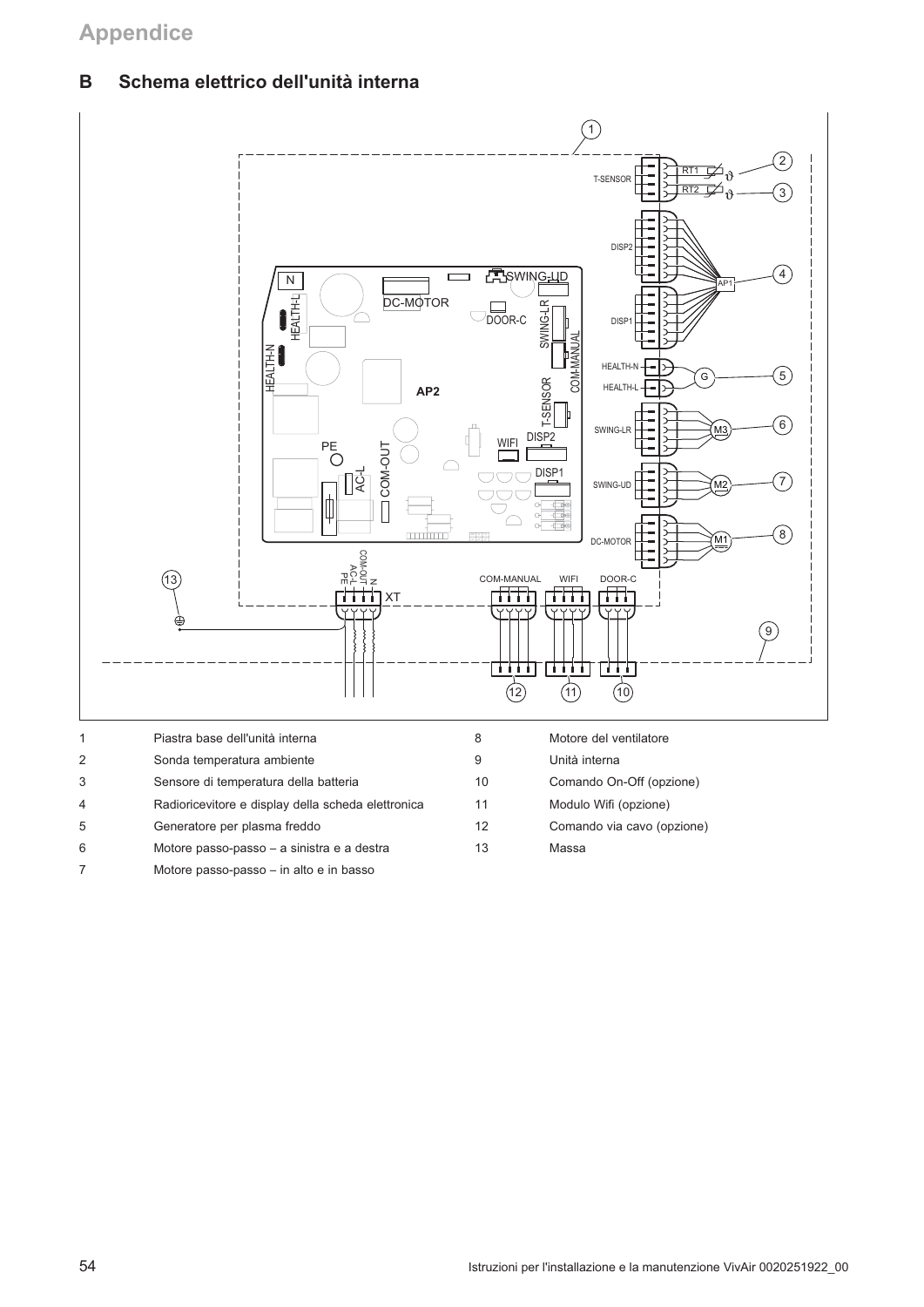#### $B.1$ Schema elettrico dell'unità esterna

Validità: SDH20-025NWO

O SDH20-035NWO



Sensore di temperatura gas di scarico  $\boldsymbol{7}$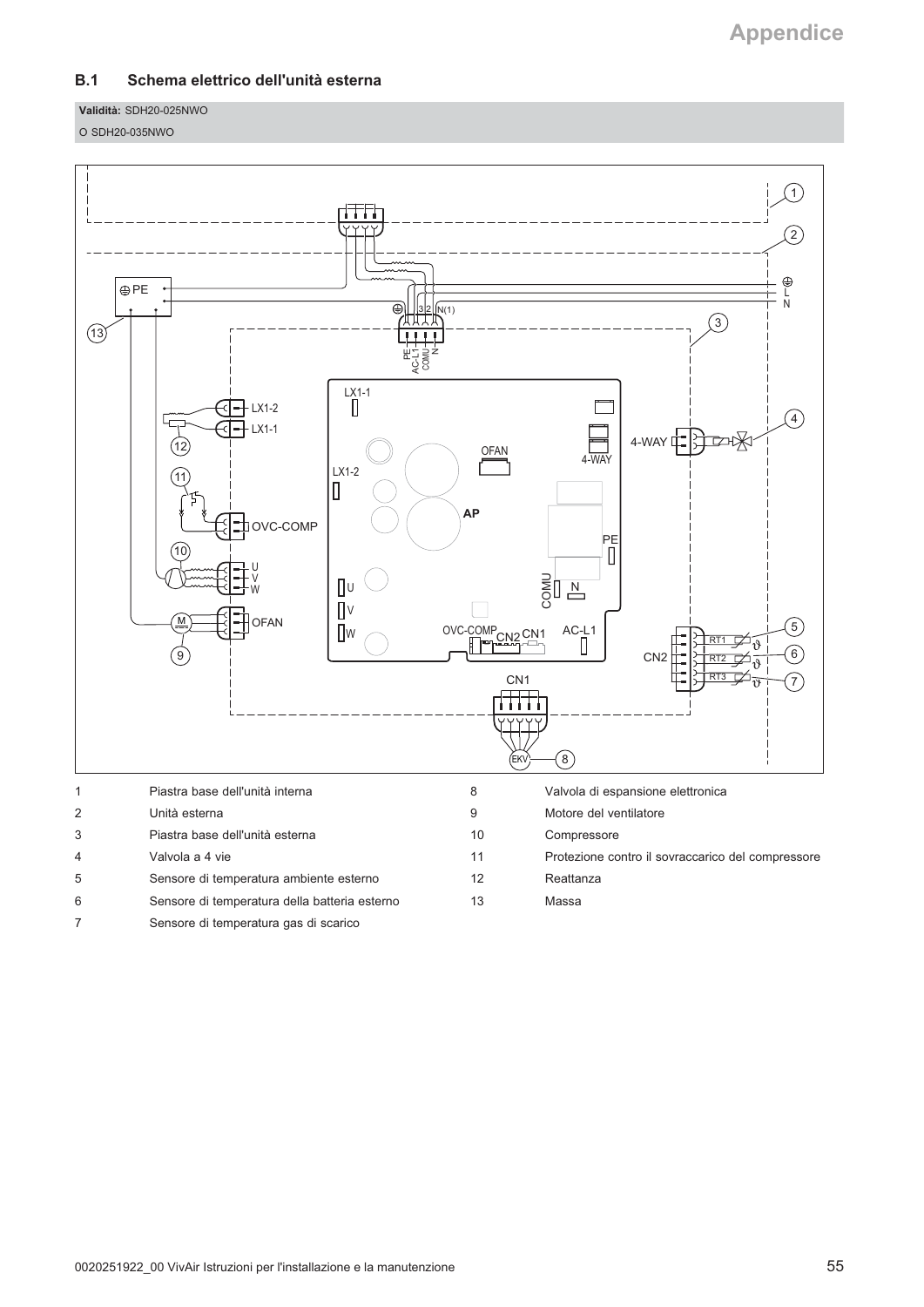# **Appendice**

### $B.2$ Schema elettrico dell'unità esterna

Validità: SDH20-050NWO

O SDH20-065NWO



### $\mathbf C$ Dati tecnici

### Dati tecnici - Aspetti generali

|                                |                 | <b>SDH20-025NW</b> | <b>SDH20-035NW</b>       | <b>SDH20-050NW</b>       | <b>SDH20-065NW</b>  |
|--------------------------------|-----------------|--------------------|--------------------------|--------------------------|---------------------|
| <b>Alimentazione</b>           | <b>Tensione</b> | 220  240 V         | 220  240 V               | 220  240 V               | 220  240 V          |
|                                | Frequenza       | 50 Hz              | 50 Hz                    | 50 Hz                    | 50 Hz               |
|                                | Fase            |                    |                          |                          |                     |
| Potenza di raffrescamento      |                 | 2.700 W            | 3.500 W                  | 5.300 W                  | 7.000 W             |
| Potenza di raffrescamento      |                 | 8.900 Btu/h        | 12,000 Btu/h             | 18.084 Btu/h             | 24.000 Btu/h        |
| Area potenza di raffreddamento |                 | 9003.800W          | 1.000<br>$\dots$ 3.810 W | 1.260<br>$\dots$ 6.600 W | 1.100<br>$$ 9.050 W |
| Potenza termica                |                 | 2.930 W            | 3.810 W                  | 5.570 W                  | 7.200 W             |
| Potenza termica                |                 | 10.000 Btu/h       | 13.000 Btu/h             | 19.005 Btu/h             | 24.500 Btu/h        |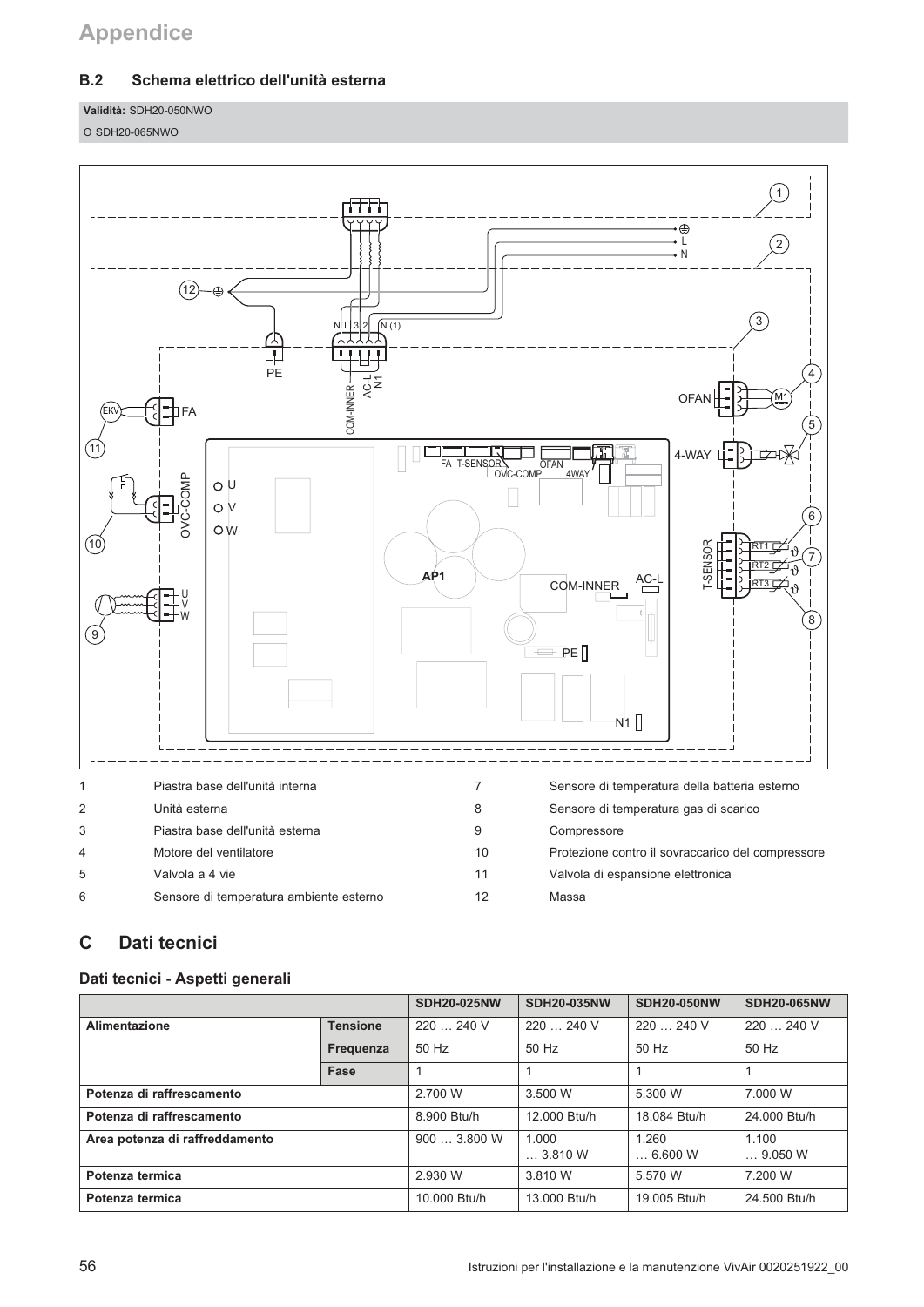|                                                                                                                          | <b>SDH20-025NW</b> | <b>SDH20-035NW</b>       | <b>SDH20-050NW</b>       | <b>SDH20-065NW</b>        |
|--------------------------------------------------------------------------------------------------------------------------|--------------------|--------------------------|--------------------------|---------------------------|
| Area potenza di riscaldamento                                                                                            | 700  4.400 W       | 1.200<br>$\dots$ 4.400 W | 1.220<br>$\dots$ 6.800 W | 1.700<br>$\dots$ 10.100 W |
| Corrente di spunto max.                                                                                                  | 1.650 W            | 1.650 W                  | 2.600 W                  | 3.800 W                   |
| Corrente di esercizio raffreddamento                                                                                     | 6.4 A              | 6.4 A                    | 10.9A                    | 16.42 A                   |
| Corrente di esercizio riscaldamento                                                                                      | 7,6 A              | 7,6 A                    | 11.5A                    | 16.86 A                   |
| Volume di deumidificazione                                                                                               | $0.8$ I/h          | 1,40 $I/h$               | 1,80 l/h                 | 2,40 l/h                  |
| Lunghezza massima senza carica supplementare di<br>fluido frigorigeno                                                    | 5 <sub>m</sub>     | 5 <sub>m</sub>           | 5 <sub>m</sub>           | 5 <sub>m</sub>            |
| Quantità del refrigerante supplementare/metro per<br>ciascun metro supplementare oltre la lunghezza del<br>tubo standard | $20$ g/m           | $20$ g/m                 | $16$ g/m                 | $50$ g/m                  |
| Diametro di allacciamento del tubo del liguido                                                                           | 1/4"               | 1/4"                     | 1/4"                     | 1/4"                      |
| Diametro di allacciamento del tubo del gas                                                                               | 3/8"               | 3/8"                     | 1/2"                     | 5/8"                      |
| Massima altezza di installazione                                                                                         | 15 <sub>m</sub>    | 15 <sub>m</sub>          | 20 <sub>m</sub>          | 20 <sub>m</sub>           |
| Lunghezza di installazione max                                                                                           | 20 <sub>m</sub>    | 20 <sub>m</sub>          | 25 <sub>m</sub>          | 25 <sub>m</sub>           |

### Dati tecnici - Unità esterna

|                                                   | <b>SDH20-025NWO</b>       | <b>SDH20-035NWO</b>       | <b>SDH20-050NWO</b>  | <b>SDH20-065NWO</b>       |
|---------------------------------------------------|---------------------------|---------------------------|----------------------|---------------------------|
| Tipi di olio del compressore                      | FW68DA                    | FW68DA                    | FW68DA               | FW68DA                    |
| Tipo di compressore                               | Rotary                    | Rotary                    | Rotary               | Rotary                    |
| Corrente di avviamento max del compressore (LRA)  | 20 A                      | 20 A                      | 25 A                 | 25 A                      |
| Carico massimo del compressore                    | 4,21 A                    | 4,21 A                    | 6,5 A                | 11,5 A                    |
| Portata volumetrica dell'aria                     | $2.200$ m <sup>3</sup> /h | $2.200$ m <sup>3</sup> /h | 3.200 $m^3/h$        | $3.200$ m <sup>3</sup> /h |
| Pressione di esercizio ammessa (lato mandata)     | 4,3 MPa                   | 4,3 MPa                   | 4,3 MPa              | 4,3 MPa                   |
|                                                   | $(43.0 \text{ bar})$      | $(43.0 \text{ bar})$      | $(43.0 \text{ bar})$ | $(43,0 \text{ bar})$      |
| Pressione di esercizio ammessa (lato aspirazione) | 2.5 MPa                   | 2.5 MPa                   | 2.5 MPa              | 2.5 MPa                   |
|                                                   | $(25,0 \text{ bar})$      | $(25,0 \text{ bar})$      | $(25.0 \text{ bar})$ | $(25,0 \text{ bar})$      |
| Metodo di limitazione                             | Electron expan-           | Electron expan-           | Electron expan-      | Electron expan-           |
|                                                   | sion valve                | sion valve                | sion valve           | sion valve                |
| Livello di potenza acustica                       | 52 $dB(A)$                | 53 dB(A)                  | 57 dB(A)             | $60$ dB(A)                |
| Livello di pressione acustica                     | $60$ dB(A)                | $62$ dB(A)                | 65 dB(A)             | 70 dB(A)                  |
| Peso netto                                        | 33,5 kg                   | $33,5$ kg                 | 45 kg                | 53 kg                     |
| Tipo di fluido frigorigeno                        | R32                       | R32                       | R32                  | R32                       |
| Carica di fluido frigorigeno                      | $0,7$ kg                  | $0,75$ kg                 | $1$ kg               | $1,7$ kg                  |

Questo prodotto contiene gas fluorurati ad effetto serra regolamentati nel protocollo di Kyoto.

### Dati tecnici - Unità interna

|                |                                                                    | <b>SDH20-025NWI</b>   | <b>SDH20-035NWI</b>   | <b>SDH20-050NWI</b>          | <b>SDH20-065NWI</b>          |
|----------------|--------------------------------------------------------------------|-----------------------|-----------------------|------------------------------|------------------------------|
| Portata d'aria | <b>Numero</b><br>di giri del<br>ventilatore<br>minimo              | $390 \text{ m}^3/h$   | $390 \text{ m}^3/h$   | $510 \; \text{m}^3/\text{h}$ | $750 \; \text{m}^3/\text{h}$ |
|                | <b>Numero</b><br>di giri del<br>ventilatore<br>basso               | 420 $m^3/h$           | 420 $m^3/h$           | $540 \; \text{m}^3/\text{h}$ | 850 m <sup>3</sup> /h        |
|                | <b>Numero</b><br>di giri del<br>ventilatore<br>da basso a<br>medio | 450 $m^3/h$           | 450 $m^3/h$           | $570 \; \text{m}^3/\text{h}$ | 900 $m^3/h$                  |
|                | <b>Numero</b><br>di giri del<br>ventilatore<br>medio               | 490 m <sup>3</sup> /h | 490 m <sup>3</sup> /h | $610 \; \text{m}^3/\text{h}$ | 950 $m^3/h$                  |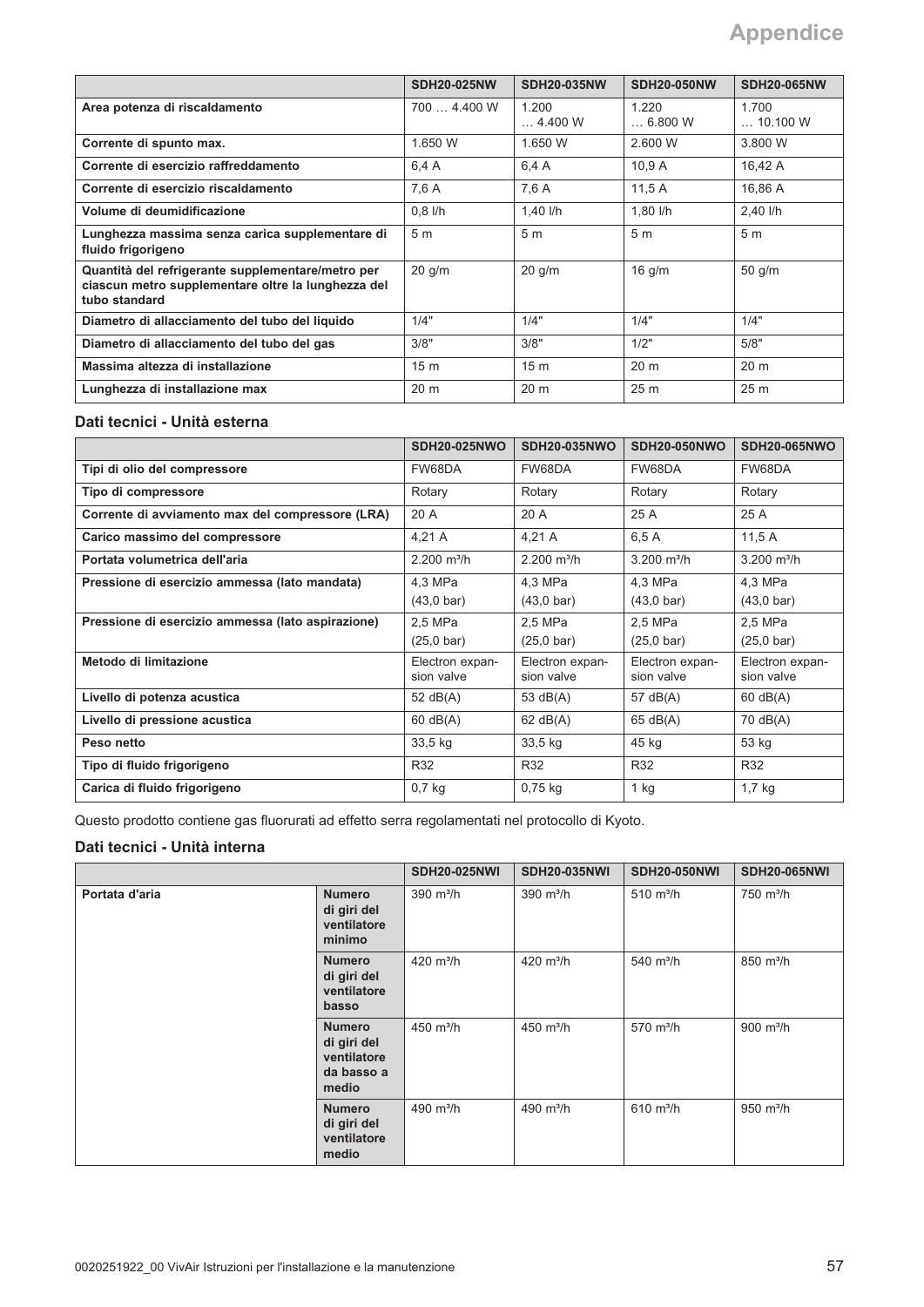# Appendice

|                               |                                                                    | <b>SDH20-025NWI</b>   | <b>SDH20-035NWI</b>   | <b>SDH20-050NWI</b>   | <b>SDH20-065NWI</b>       |
|-------------------------------|--------------------------------------------------------------------|-----------------------|-----------------------|-----------------------|---------------------------|
| Portata d'aria                | <b>Numero</b><br>di giri del<br>ventilatore<br>da medio a<br>alto  | 540 m <sup>3</sup> /h | 540 m <sup>3</sup> /h | 660 m <sup>3</sup> /h | $1.000$ m <sup>3</sup> /h |
|                               | <b>Numero</b><br>di giri del<br>ventilatore<br>elevato             | 590 m <sup>3</sup> /h | 590 m <sup>3</sup> /h | 710 m <sup>3</sup> /h | $1.100$ m <sup>3</sup> /h |
|                               | <b>Numero</b><br>di giri del<br>ventilatore<br>massimo             | 660 m <sup>3</sup> /h | 680 m <sup>3</sup> /h | 800 m <sup>3</sup> /h | $1.250$ m <sup>3</sup> /h |
| Livello di potenza acustica   | <b>Numero</b><br>di giri del<br>ventilatore<br>minimo              | 24 dB(A)              | 25 dB(A)              | 34 dB(A)              | 36 dB(A)                  |
|                               | <b>Numero</b><br>di giri del<br>ventilatore<br>basso               | 31 dB(A)              | 32 dB(A)              | 37 dB(A)              | 38 dB(A)                  |
|                               | <b>Numero</b><br>di giri del<br>ventilatore<br>da basso a<br>medio | 33 dB(A)              | 34 dB(A)              | 39 dB(A)              | 40 dB(A)                  |
|                               | <b>Numero</b><br>di giri del<br>ventilatore<br>medio               | 35 dB(A)              | 35 dB(A)              | 41 $dB(A)$            | 42 dB(A)                  |
|                               | <b>Numero</b><br>di giri del<br>ventilatore<br>da medio a<br>alto  | 37 dB(A)              | 37 dB(A)              | 43 $dB(A)$            | 44 dB(A)                  |
|                               | <b>Numero</b><br>di giri del<br>ventilatore<br>elevato             | 39 dB(A)              | 39 dB(A)              | 45 dB(A)              | 47 dB(A)                  |
|                               | <b>Numero</b><br>di giri del<br>ventilatore<br>massimo             | 41 $dB(A)$            | 43 dB(A)              | 49 dB(A)              | 49 dB(A)                  |
| Livello di pressione acustica | <b>Numero</b><br>di giri del<br>ventilatore<br>minimo              | 39 dB(A)              | 40 dB(A)              | 44 dB(A)              | $50$ dB(A)                |
|                               | <b>Numero</b><br>di giri del<br>ventilatore<br>basso               | 46 dB(A)              | 46 dB(A)              | 47 dB(A)              | 52 dB(A)                  |
|                               | <b>Numero</b><br>di giri del<br>ventilatore<br>da basso a<br>medio | 48 dB(A)              | 48 dB(A)              | 49 dB(A)              | 54 dB(A)                  |
|                               | <b>Numero</b><br>di giri del<br>ventilatore<br>medio               | 50 dB(A)              | 50 $dB(A)$            | 51 $dB(A)$            | 56 dB(A)                  |
|                               | <b>Numero</b><br>di giri del<br>ventilatore<br>da medio a<br>alto  | 52 dB(A)              | 52 dB(A)              | 53 dB(A)              | 58 dB(A)                  |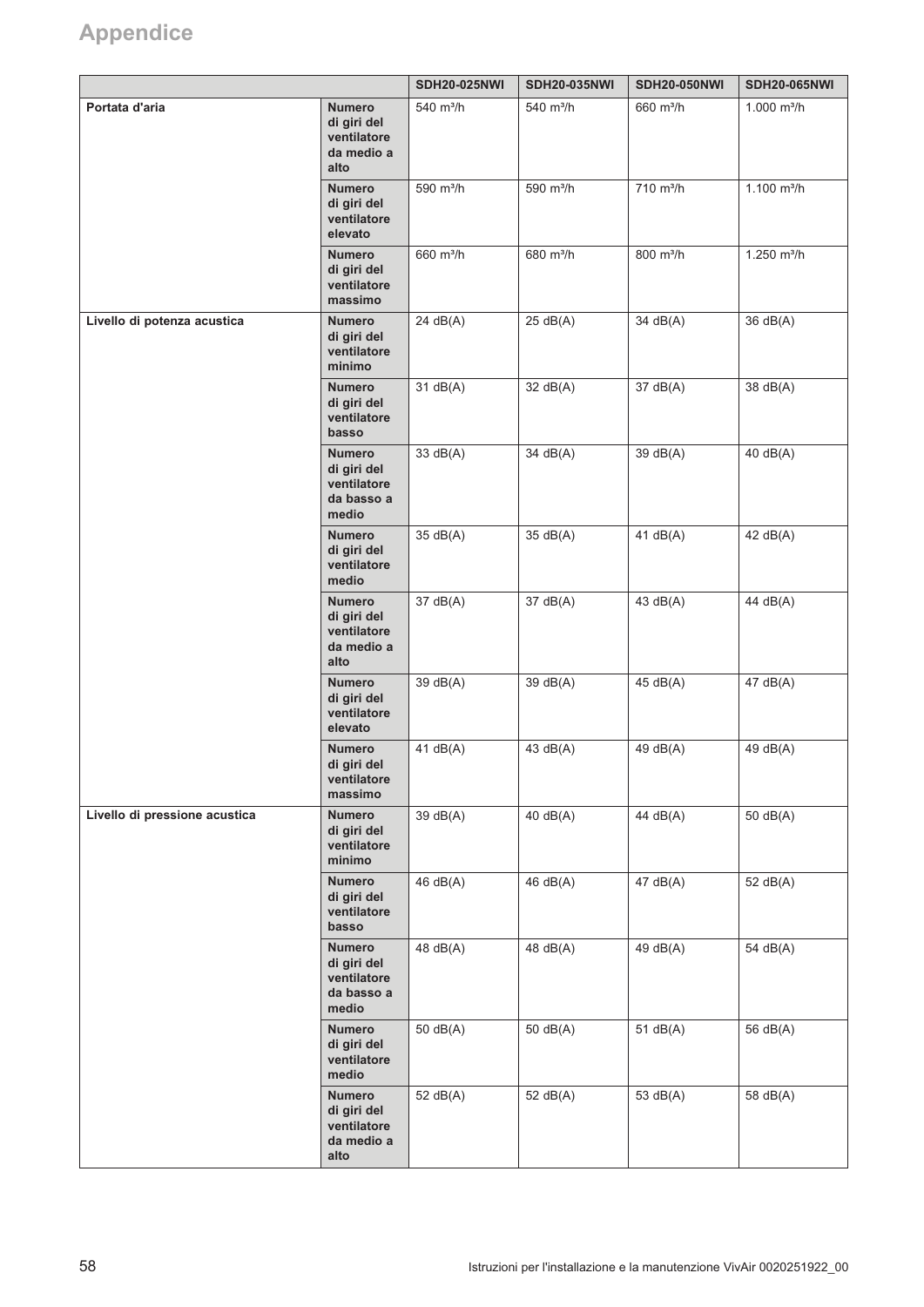# **Appendice**

|                               |                                                        | <b>SDH20-025NWI</b> | <b>SDH20-035NWI</b> | <b>SDH20-050NWI</b> | <b>SDH20-065NWI</b> |
|-------------------------------|--------------------------------------------------------|---------------------|---------------------|---------------------|---------------------|
| Livello di pressione acustica | <b>Numero</b><br>di giri del<br>ventilatore<br>elevato | 53 $dB(A)$          | 53 $dB(A)$          | 55 $dB(A)$          | 61 dB(A)            |
|                               | <b>Numero</b><br>di giri del<br>ventilatore<br>massimo | 56 dB(A)            | 58 $dB(A)$          | 58 $dB(A)$          | 65 dB(A)            |
| Peso netto                    |                                                        | $10,5$ kg           | 11 kg               | 13,5 kg             | $16,5$ kg           |

Durante il funzionamento l'unità interna contiene gas fluorurati ad effetto serra regolamentati nel protocollo di Kyoto.